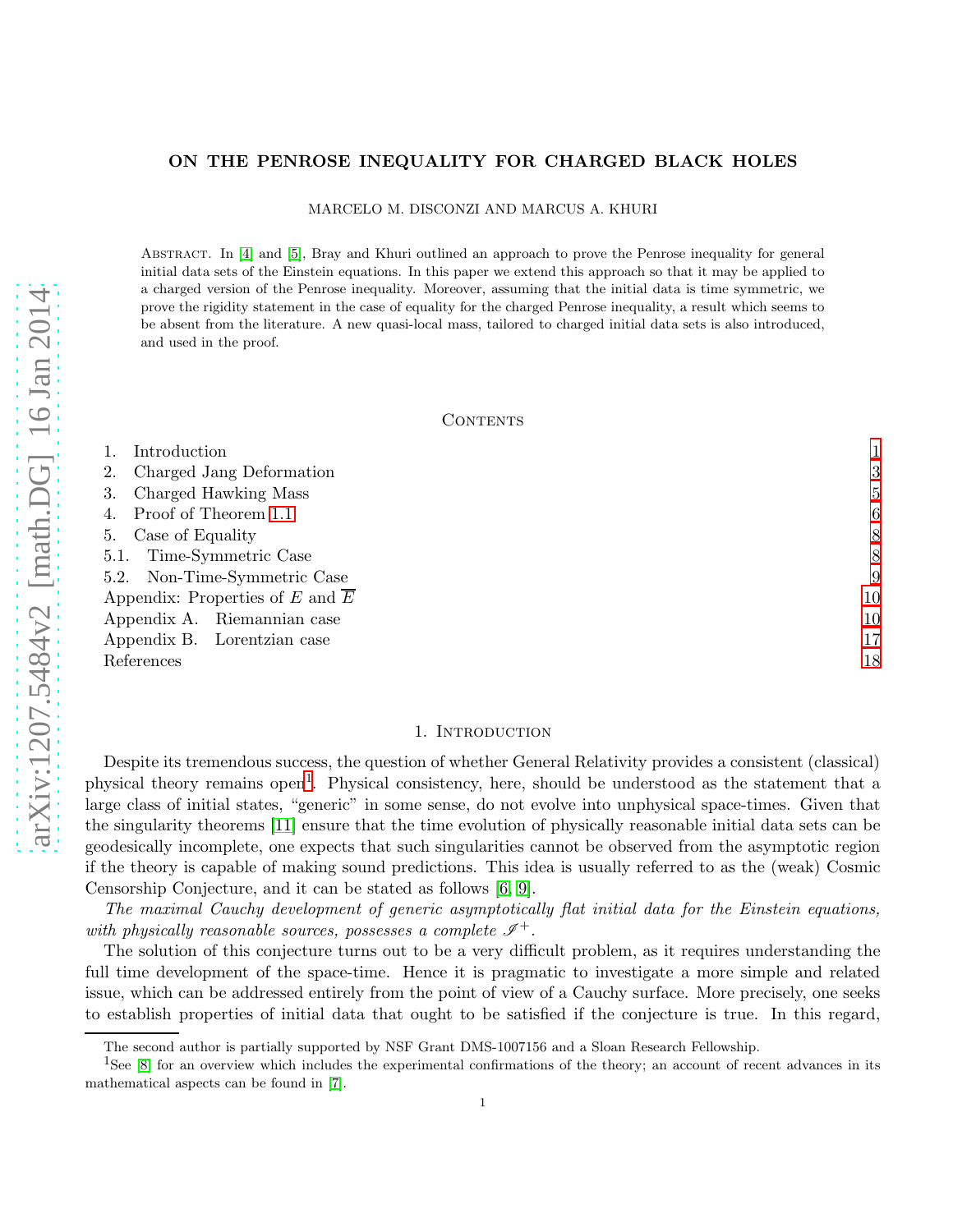#### 2 DISCONZI AND KHURI

heuristic arguments of Penrose [\[18\]](#page-18-6) suggest that, for physically reasonable initial data sets, the validity of weak Cosmic Censorship implies the following inequality

<span id="page-1-1"></span>
$$
E_{ADM} \ge \sqrt{\frac{\mathcal{A}}{16\pi}},
$$

where  $E_{ADM}$  is the ADM energy [\[1\]](#page-17-2) and  $A$  is the minimal area required to enclose the apparent horizon. This inequality is known as the Penrose inequality, and it is usually accompanied by a rigidity statement, very much like the rigidity statement of the positive mass theorem [\[19,](#page-18-7) [20,](#page-18-8) [22\]](#page-18-9), saying that if equality happens then the initial data embed into the Schwarzchild space-time. The Penrose inequality, along with the rigidity statement, has been established in the time-symmetric case by Huisken and Ilmanen [\[12\]](#page-18-10) for one black hole, and independently by Bray [\[3\]](#page-17-3) for multiple black holes.

Inequality [\(1.1\)](#page-1-1) admits several generalizations, such as the inclusion of charge, and the inclusion of angular momentum. As these generalizations describe natural and relevant physical scenarios, the validity of the Penrose inequality in such cases is also an important test for the Cosmic Censorship conjecture. See [\[17\]](#page-18-11) for an account of the current status of this topic.

The present work is concerned with an initial data set  $(\mathcal{M}, g, k, E)$  for a single electrically charged black hole, in which case the Penrose inequality reads

<span id="page-1-2"></span>(1.2) 
$$
E_{ADM} \ge \sqrt{\frac{\mathcal{A}}{16\pi}} + \sqrt{\frac{\pi}{\mathcal{A}}}e^2,
$$

where  $e = \lim_{r \to \infty} \frac{1}{4r}$  $\frac{1}{4\pi} \int_{S_r} E^i \nu_i$  is the total electric charge, with  $S_r$  coordinate spheres in the asymptotic end having unit outer normal  $\nu$ . Under appropriate energy conditions, inequality [\(1.2\)](#page-1-2) has been proven by Jang for time-symmetric initial data under the assumption that a smooth solution to the Inverse Mean Curvature Flow (IMCF) exists [\[15\]](#page-18-12). However in light of Huisken and Ilmanen's work [\[12\]](#page-18-10), the hypothesis of a smooth IMCF can be discarded. A proof of this inequality in the non-time-symmetric, spherically symmetric case has also be given in [\[10\]](#page-18-13). To the best of our knowledge, the rigidity statement in the case of equality does not appear in the literature and does not follow directly from Jang's original argument. In this paper, we show that under the assumption of a solution to the coupled Jang-IMCF system of equations  $[4, 5]$  $[4, 5]$ ,  $(1.2)$  is valid in the non-time-symmetric case. We also establish the rigidity statement both when  $k = 0$  and  $k \neq 0$ , and in the former case without the assumption of a solution to the Jang-IMCF system. Related results for the positive mass theorem with charge are proven in [\[16\]](#page-18-14).

<span id="page-1-0"></span>**Theorem 1.1.** Let  $(M, g, k, E)$  be a 3-dimensional, asymptotically flat initial data set for the Einstein-Maxwell system with a connected outermost apparent horizon boundary  $\partial \mathcal{M}$ , where E is the electric field. Assume that the charge density is zero div  $E = 0$ , that the magnetic field vanishes, and that the nonelectromagnetic matter fields satisfy the dominant energy condition. If the coupled Jang-IMCF system of equations admits a solution with a weak IMCF (in the sense of  $[12]$ ) such that the boundary of the Jang surface is minimal, then [\(1.2\)](#page-1-2) holds and if equality is attained the initial data arise from the Reissner-Nordstrom spacetime. Furthermore, if  $k = 0$ , the same conclusions hold without the assumption concerning solutions to the Jang-IMCF system.

The hypothesis of connectedness of  $\partial M$  is necessary, as inequality [\(1.2\)](#page-1-2) is known to be false when multiple black holes are present [\[21\]](#page-18-15). Similarly, the inequality need not be true if electromagnetic sources are allowed outside the black hole [\[10\]](#page-18-13).

Theorem [1.1](#page-1-0) is established in Section [4,](#page-5-0) with the rigidity statement shown in Section [5.](#page-7-0) Its proof makes use of a new quasi-local mass which generalizes the Hawking mass for charged initial data. This mass is introduced in Section [3,](#page-4-0) where it is motivated from elementary principles. In Section [2](#page-2-0) we recall, along with some important definitions, how to construct a generalized Jang surface from the ideas of [\[4,](#page-17-0) [5\]](#page-18-0).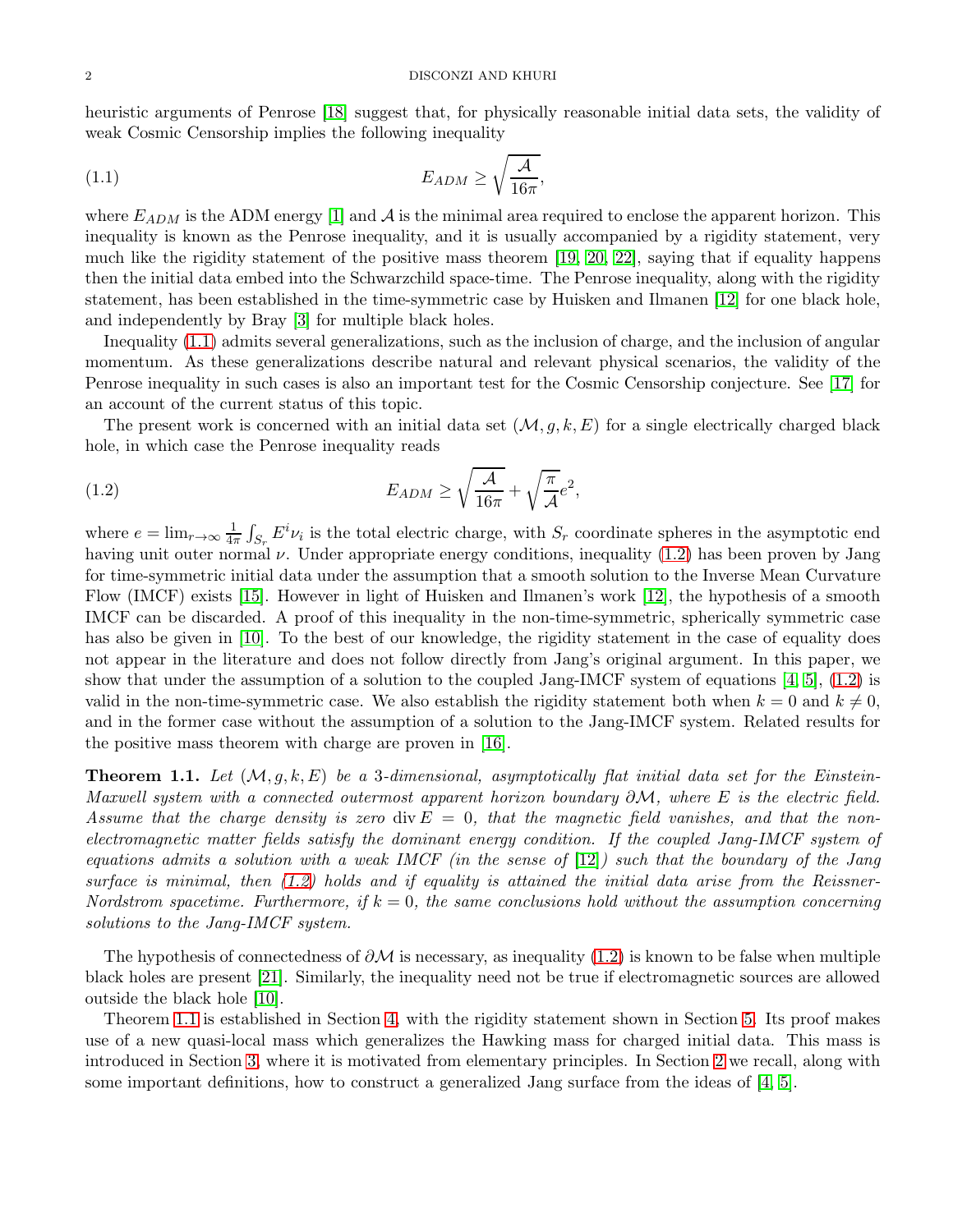# 2. Charged Jang Deformation

<span id="page-2-0"></span>Let  $(M, q, k, E)$  be a 3-dimensional initial data set, consisting of a Riemannian metric q, a symmetric 2-tensor k, and a vector field  $E$  representing the electric field. It is assumed that the manifold has a single component boundary consisting of an apparent horizon and that there are no other apparent horizons present. Moreover the data are taken to be asymptotically flat with one end, in that outside a compact set the manifold is diffeomorphic to the complement of a ball in  $\mathbb{R}^3$ , and in the coordinates given by this asymptotic diffeomorphism the following fall-off conditions hold

$$
|\partial^m (g_{ij} - \delta_{ij})| = O(|x|^{-m-1}), \quad |\partial^m k_{ij}| = O(|x|^{-m-2}), \quad |\partial^m E^i| = O(|x|^{-m-2}), \quad m = 0, 1, 2, \text{ as } |x| \to \infty.
$$

With a vanishing magnetic field, the matter and current densities for the non-electromagnetic matter fields are given  $bv^2$  $bv^2$ 

<span id="page-2-2"></span>
$$
2\mu = R + (Trk)^{2} - |k|_{g}^{2} - 2|E|_{g}^{2},
$$
  

$$
J = \text{div}(k - (Trk)g),
$$

where R denotes the scalar curvature of g. The following inequality will be referred to as the dominant energy condition

<span id="page-2-5"></span>
$$
\mu \ge |J|_g.
$$

In the time-symmetric case when  $k = 0$ , this condition states that

$$
(2.2) \t\t R \ge 2|E|_g^2,
$$

and is heavily relied upon in the proof of the charged Penrose inequality. In fact the main difficulty in extending the proof to the non-time-symmetric case, is the lack of this inequality under the dominant energy condition assumption. For this reason we seek a deformation of the initial data to a new set  $(\Sigma, \overline{g}, \overline{E})$ , where Σ is diffeomorphic to M, and the metric  $\overline{q}$  and vector field  $\overline{E}$  are related to g and E in a precise way described below. The purpose of the deformation is to obtain new initial data which satisfies [\(2.2\)](#page-2-2) in a weak sense, while preserving all other quantities appearing in the charged Penrose inequality, such as the charge density, total charge, ADM energy, and boundary area.

Consider the warped product 4-manifold  $(\mathcal{M} \times \mathbb{R}, g + \phi^2 dt^2)$ , where  $\phi$  is a nonnegative function to be chosen appropriately. Let  $\Sigma = \{t = f(x)\}\$ be the graph of a function f inside this warped product setting, then the induced metric on  $\Sigma$  is given by  $\overline{g} = g + \phi^2 df^2$ . In [\[4,](#page-17-0) [5\]](#page-18-0) it is shown that in order to obtain the most desirable positivity property for the scalar curvature of the graph, the function  $f$  should satisfy

<span id="page-2-3"></span>(2.3) 
$$
\left(g^{ij} - \frac{\phi^2 f^i f^j}{1 + \phi^2 |\nabla f|_g^2}\right) \left(\frac{\phi \nabla_{ij} f + \phi_i f_j + \phi_j f_i}{\sqrt{1 + \phi^2 |\nabla f|_g^2}} - k_{ij}\right) = 0,
$$

where  $\nabla$  denotes covariant differentiation with respect to the metric g,  $f_i = \partial_i f$ , and  $f^i = g^{ij} f_j$ . Equation  $(2.3)$  is referred to as the generalized Jang equation, and when it is satisfied  $\Sigma$  will be called the Jang surface. This equation is quasi-linear elliptic, and degenerates when either  $\phi = 0$  or f blows-up. The existence, regularity, and blow-up behavior for the generalized Jang equation is studied at length in [\[13\]](#page-18-16). The scalar curvature of the Jang surface [\[4,](#page-17-0) [5\]](#page-18-0) is given by

(2.4) 
$$
\overline{R} = 2(\mu - J(w)) + 2|E|_g^2 + |h - k|_{\overline{g}}^2 + 2|q|_{\overline{g}}^2 - 2\phi^{-1}\overline{\text{div}}(\phi q),
$$

<span id="page-2-4"></span><span id="page-2-1"></span><sup>&</sup>lt;sup>2</sup>We use conventions where the right hand side of the Einstein equations does not have  $8\pi$ , and we set  $G_N = c = 1$ .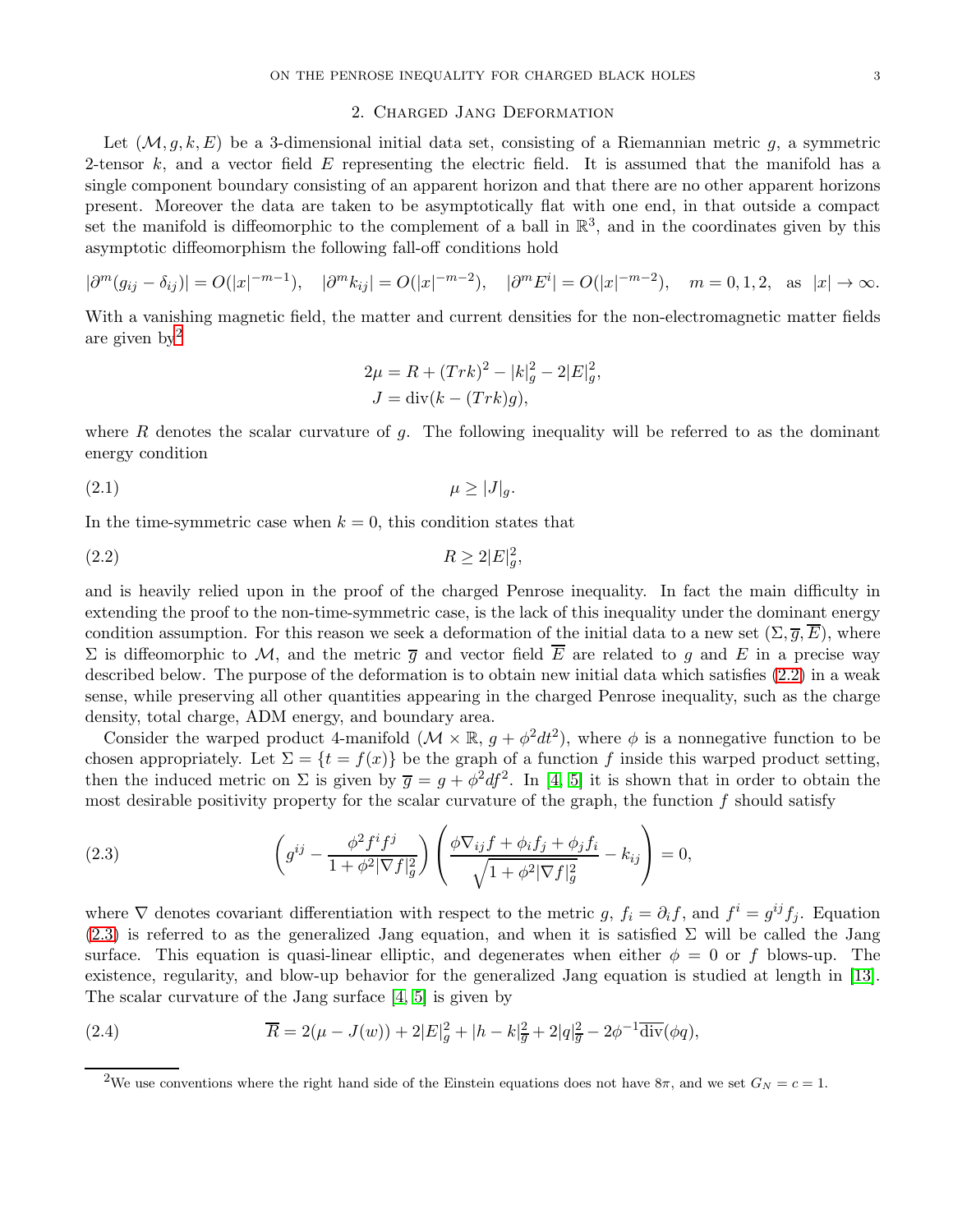here  $\overline{div}$  is the divergence operator with respect to  $\overline{g}$ , h is the second fundamental form of the graph  $t = f(x)$ in the Lorentzian 4-manifold  $(\mathcal{M} \times \mathbb{R}, \overline{g} - \phi^2 dt^2)$ , and w and q are 1-forms given by

$$
h_{ij} = \frac{\phi \nabla_{ij} f + \phi_i f_j + \phi_j f_i}{\sqrt{1 + \phi^2 |\nabla f|_g^2}}, \quad w_i = \frac{\phi f_i}{\sqrt{1 + \phi^2 |\nabla f|^2}}, \quad q_i = \frac{\phi f^j}{\sqrt{1 + \phi^2 |\nabla f|^2}} (h_{ij} - k_{ij}).
$$

If the dominant energy condition is satisfied, then all terms appearing on the right-hand side of [\(2.4\)](#page-2-4) are nonnegative, except possibly the last term. However the last term has a special structure, and in many applications it is clear that a specific choice of  $\phi$  will allow one to 'integrate away' this divergence term, so that in effect the scalar curvature is weakly nonnegative (that is, nonnegative when integrated against certain functions). For the charged Penrose inequality, a stronger condition than simple nonnegativity is required, more precisely we seek an inequality (holding in the weak sense) of the following form

$$
\overline{R} \ge 2|\overline{E}|_{\overline{g}}^2,
$$

where  $\overline{E}$  is an auxiliary electric field defined on the Jang surface. This auxiliary electric field is required to satisfy three properties, namely

(2.6) 
$$
|E|_g \ge |\overline{E}|_{\overline{g}}, \quad \overline{\text{div}} \,\overline{E} = 0, \quad \overline{e} = e,
$$

where  $\bar{e}$  is the total charge defined with respect to  $\bar{E}$ . In particular, if the first inequality of [\(2.6\)](#page-3-0) is satisfied, then the dominant energy condition  $(2.1)$  and the scalar curvature formula  $(2.4)$  imply that  $(2.5)$  holds weakly. It turns out that there is a very natural choice for this auxiliary electric field, namely  $E$  is the induced electric field on the Jang surface  $\Sigma$  arising from the field strength F of the electromagnetic field on  $(\mathcal{M} \times \mathbb{R}, g + \phi^2 dt^2)$ . More precisely  $\overline{E}_i = F(N, X_i)$ , where N and  $X_i$  are respectively the unit normal and canonical tangent vectors to  $\Sigma$ 

<span id="page-3-1"></span><span id="page-3-0"></span>
$$
N = \frac{\phi^{-1}\partial_t - \phi f^i \partial_i}{\sqrt{1 + \phi^2 |\nabla f|_g^2}}, \quad X_i = \partial_i + f_i \partial_t,
$$

and  $F=\frac{1}{2}$  $\frac{1}{2}F_{ab}dx^a \wedge dx^b$  is given by  $F_{0i} = \phi E_i$  and  $F_{ij} = 0$  for  $i = 1, 2, 3$ , with  $x^i$ ,  $i = 1, 2, 3$  coordinates on  $\mathcal{M}$  and  $x^0 = t$ . In matrix form

$$
F = \left( \begin{array}{cccc} 0 & \phi E_1 & \phi E_2 & \phi E_3 \\ -\phi E_1 & 0 & 0 & 0 \\ -\phi E_2 & 0 & 0 & 0 \\ -\phi E_3 & 0 & 0 & 0 \end{array} \right).
$$

In the appendix it is shown that

<span id="page-3-2"></span>(2.7) 
$$
\overline{E}_i = \frac{E_i + \phi^2 f_i f^j E_j}{\sqrt{1 + \phi^2 |\nabla f|_g^2}},
$$

and that all the desired properties of [\(2.6\)](#page-3-0) hold.

**Definition 2.1.** When f solves [\(2.3\)](#page-2-3) and  $\overline{E}$  is given by [\(2.7\)](#page-3-2), the triple  $(\Sigma, \overline{q}, \overline{E})$  is referred to as charged Jang initial data.

In order to apply these constructions to the charged Penrose inequality, we need not only the (weak version of) inequality [\(2.5\)](#page-3-1), but also three other properties of the charged Jang initial data. Let  $S_0 \subset \mathcal{M}$ denote the outermost minimal area enclosure of  $\partial M$  (according to [\[2,](#page-17-4) [12\]](#page-18-10),  $S_0$  exists, is unique, and is  $C^{1,1}$ ), and let  $S_0$  be the vertical lift of  $S_0$  to  $\Sigma$ . Then the desired three properties are

<span id="page-3-3"></span>(2.8) 
$$
\overline{E}_{ADM} = E_{ADM}, \qquad |\mathcal{S}_0|_{\overline{g}} = |S_0|_{g} =: \mathcal{A}, \qquad \overline{H}_{\mathcal{S}_0} = 0,
$$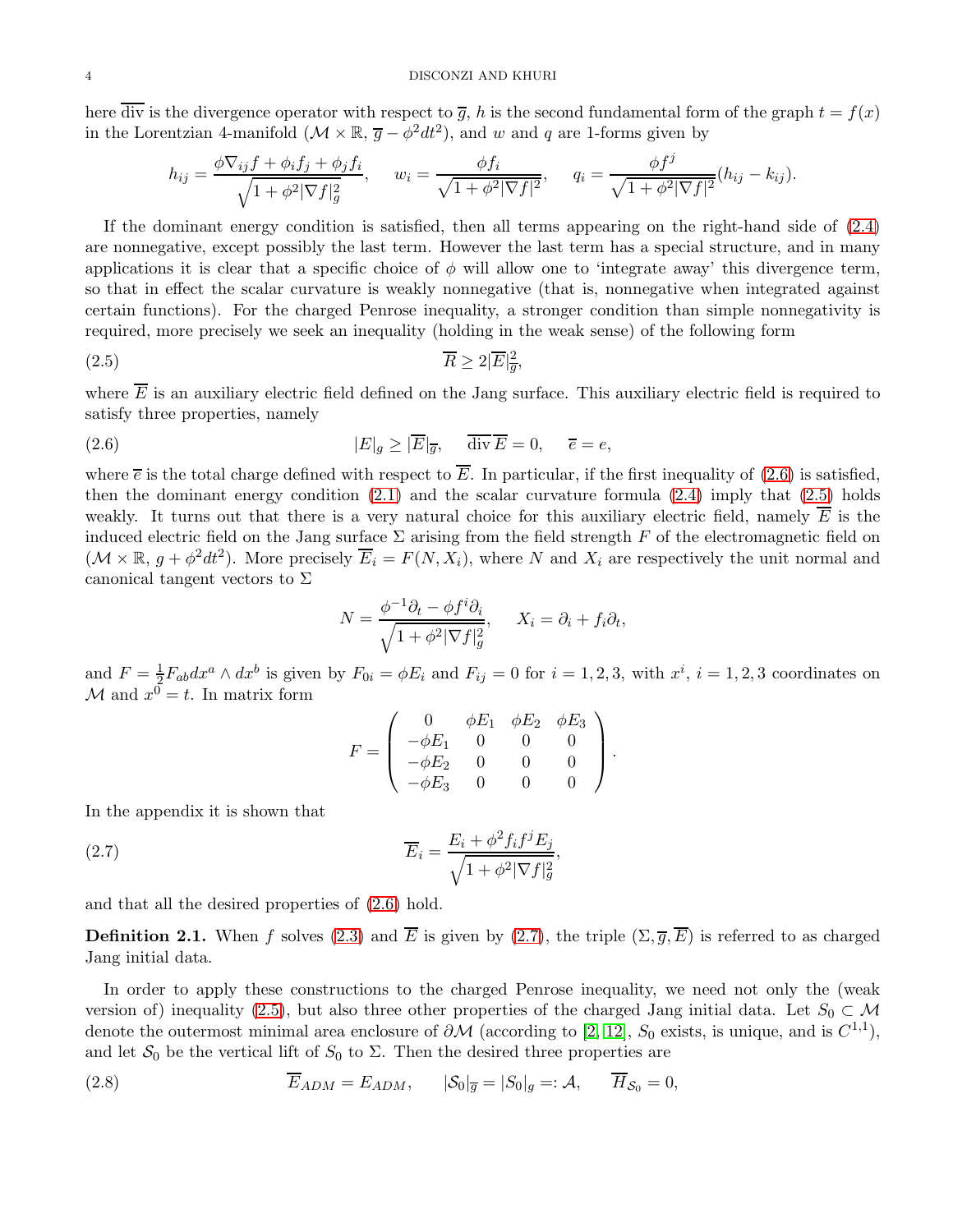where  $E_{ADM}$  is the ADM energy of the Jang metric  $\overline{g}$ , and  $|S_0|_{\overline{g}}$  and  $H_{S_0}$  are the area and mean curvature of the surface  $S_0$ , respectively. The first of these equalities is achieved by imposing zero Dirichlet boundary conditions for f at spatial infinity. More precisely, if

<span id="page-4-1"></span>(2.9) 
$$
\phi(x) = 1 + \frac{C}{|x|} + O\left(\frac{1}{|x|^2}\right) \quad \text{as} \quad |x| \to \infty
$$

for some constant  $C$ , then according to [\[13\]](#page-18-16)

<span id="page-4-2"></span>(2.10) 
$$
|\nabla^m f|(x) = O(|x|^{-\frac{1}{2}-m}) \text{ as } |x| \to \infty, \quad m = 0, 1, 2,
$$

which is enough to ensure that the two ADM energies agree. The second equality of [\(2.8\)](#page-3-3) may be obtained by imposing zero Dirichlet boundary conditions for the warping factor  $\phi|_{S_0} = 0$  at the surface  $S_0$ . Notice that this conclusion should hold whether f blows-up or does not blow-up at  $S_0$ , since when blow-up occurs the Jang surface asymptotically approaches a cylinder over the blow-up region. It is well-known that the Jang surface can only blow-up on the portion of  $S_0$  which coincides with the apparent horizon boundary. Lastly, the third equality of [\(2.8\)](#page-3-3) is considered to be an appropriate boundary condition for the solutions of the generalized Jang equation [\(2.3\)](#page-2-3). Typically, on the portion of  $S_0$  which coincides with the apparent horizon boundary, this boundary condition forces the solution  $f$  to blow-up as just described, however this is not always the case.

The question now arises as to how one should choose the warping factor  $\phi$ . Let  $\{\mathcal{S}_{\tau}\}_{\tau=0}^{\infty}$  be an IMCF inside the Jang surface  $(\Sigma, \bar{g})$ , starting from the minimal surface  $S_0$ . We claim that  $S_0$  is outerminimizing in Σ. To see this, consider a surface  $S \subset \Sigma$  which encloses  $S_0$ , and let  $S \subset \mathcal{M}$  be its vertical projection. Then since  $\bar{g} \geq g$  as positive definite matrices and  $S_0$  is a minimal area enclosure of  $\partial M$ 

$$
|\mathcal{S}|_{\overline{g}} \geq |S|_g \geq |S_0|_g = |\mathcal{S}_0|_{\overline{g}},
$$

where [\(2.8\)](#page-3-3) has also been used. This shows that it is appropriate to start the IMCF from  $S_0$ . We then set

<span id="page-4-4"></span>(2.11) 
$$
\phi = \sqrt{\frac{|\mathcal{S}_{\tau}|_{\overline{g}}}{16\pi}} \overline{H}_{\tau},
$$

where  $|\mathcal{S}_{\tau}|\bar{g}$  is the area of  $\mathcal{S}_{\tau}$  and  $\bar{H}_{\tau}$  is its mean curvature. This coincides with one of the choices for  $\phi$ in [\[4,](#page-17-0) [5\]](#page-18-0), where it is pertinent to the study of the Penrose inequality for general initial data. With this definition of  $\phi$ , the generalized Jang equation [\(2.3\)](#page-2-3) is coupled in a nontrivial way to the IMCF equations. In this paper we will assume that a solution, with appropriate regularity, exists for this coupled Jang-IMCF system of equations such that  $(2.8)$ ,  $(2.9)$ , and  $(2.10)$  are valid. The appropriate regularity should be akin to the weak solution of IMCF appearing in the work of Huisken and Ilmanen [\[12\]](#page-18-10), and which is sufficient for the arguments of Section [4](#page-5-0) to go through. We point out that a smooth solution to this system of equations exists in the case of spherical symmetry [\[5\]](#page-18-0), and a further discussion of this system appears in [\[4\]](#page-17-0).

## 3. Charged Hawking Mass

<span id="page-4-0"></span>Let us start introducing a new quasi-local mass tailored to initial data for the Einstein-Maxwell system, and which will play an important role in establishing Theorem [1.1.](#page-1-0) The idea to derive this mass is as follows. Consider a spherically symmetric line element

<span id="page-4-3"></span>(3.1) 
$$
\gamma = ds^2 + r^2(s)d\sigma^2 = \frac{1}{r_{,s}^2}dr^2 + r^2d\sigma^2,
$$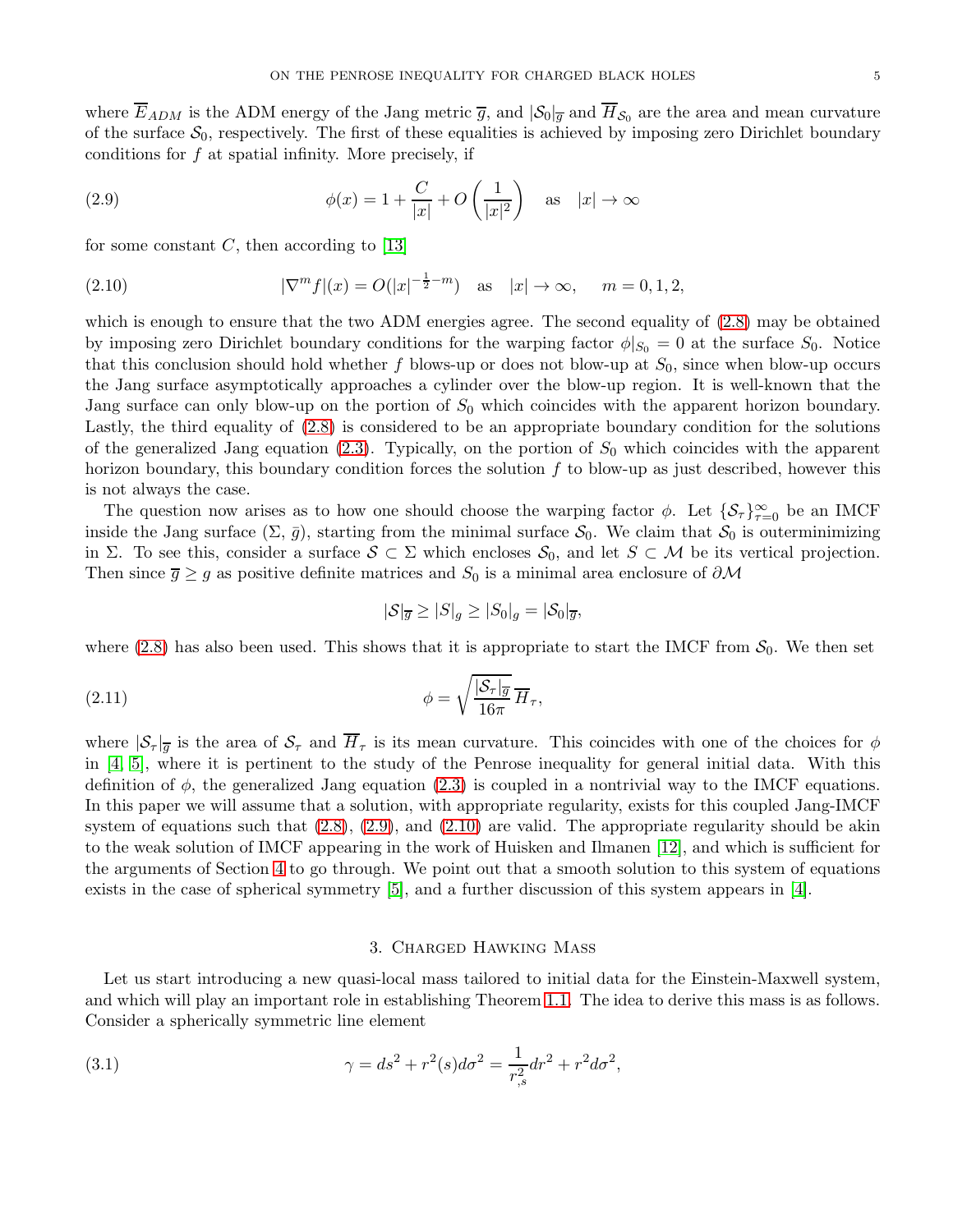where  $r_{,s} = \frac{dr}{ds}$  and  $d\sigma^2$  is the round metric on  $\mathbb{S}^2$ , and recall the metric on the  $t = 0$  slice of the Reissner-Nordstrom spacetime

<span id="page-5-1"></span>(3.2) 
$$
g_{RN} = \left(1 - \frac{2M}{r} + \frac{e^2}{r^2}\right)^{-1} dr^2 + r^2 d\sigma^2.
$$

By attempting to transform  $(3.1)$  into the form  $(3.2)$ , we find that

$$
\gamma = \frac{1}{r_{,s}^2} dr^2 + r^2 d\sigma^2 = \left( 1 - \frac{2M(s)}{r} + \frac{e^2}{r^2} \right)^{-1} dr^2 + r^2 d\sigma^2,
$$

where

$$
M(s) = \frac{1}{2}r\left(1 + \frac{e^2}{r^2} - r_{,s}^2\right).
$$

Since the mean curvature and area of coordinate spheres in the metric  $\gamma$  are given by

<span id="page-5-3"></span>(3.3) 
$$
H = \frac{2r_{,s}}{r}, \quad |\partial B_r| = 4\pi r^2 = \int_{\partial B_r} r^2 d\sigma,
$$

we obtain

$$
M(r) = \sqrt{\frac{|\partial B_r|}{16\pi}} \left( 1 + \frac{4\pi e^2}{|\partial B_r|} - \frac{1}{16\pi} \int_{\partial B_r} H^2 \right).
$$

This motivates the following definition.

**Definition 3.1.** Given initial data  $(M, g, E)$  for the Einstein-Maxwell equations and a closed 2-surface  $S \subset M$ , the charged Hawking mass is defined to be

$$
M_{CH}(\mathcal{S}) = \sqrt{\frac{|\mathcal{S}|}{16\pi}} \left( 1 + \frac{4\pi e^2}{|\mathcal{S}|} - \frac{1}{16\pi} \int_{\mathcal{S}} H^2 \right),\,
$$

where *H* is the mean curvature of *S* and  $e = \frac{1}{4i}$  $\frac{1}{4\pi} \int_{\mathcal{S}} E^i \nu_i$ , with  $\nu$  the unit normal pointing towards spatial infinity. If S bounds a volume, then  $e$  is the total charge contained within  $S$ .

Notice that  $M_{CH}$  reduces to the ordinary Hawking mass when  $e = 0$ . It should also be pointed out that this definition agrees in spherical symmetry with the mass introduced in [\[10\]](#page-18-13), although the derivation here is different.

# 4. Proof of Theorem [1.1](#page-1-0)

<span id="page-5-0"></span>In this section we will establish inequality [\(1.2\)](#page-1-2) under the assumptions of Theorem [1.1.](#page-1-0) For the time being, let us assume that there is a smooth IMCF  $\{S_\tau\}_{\tau=0}^\infty$ , inside a Jang surface  $\Sigma$  satisfying properties [\(2.8\)](#page-3-3). Standard properties of the IMCF [\[12\]](#page-18-10) imply that

<span id="page-5-2"></span>(4.1) 
$$
\frac{d}{dt}M_{CH}(\mathcal{S}_{\tau}) = -\frac{1}{2}\sqrt{\frac{\pi}{|\mathcal{S}_{\tau}|_{\overline{g}}}}e^{2} + \sqrt{\frac{|\mathcal{S}_{\tau}|_{\overline{g}}}{16\pi}}\left(\frac{1}{2} - \frac{1}{4}\chi(\mathcal{S}_{\tau})\right) + \frac{1}{16\pi}\sqrt{\frac{|\mathcal{S}_{\tau}|_{\overline{g}}}{16\pi}}\int_{\mathcal{S}_{\tau}}\left(2\frac{|\nabla_{\mathcal{S}_{\tau}}\overline{H}|^{2}}{\overline{H}^{2}} + |\overline{A}|^{2} - \frac{1}{2}\overline{H}^{2} + \overline{R}\right),
$$

where  $\overline{A}$  and  $\overline{H}$  are, respectively, the second fundamental form and mean curvature of  $S_{\tau}$ , and  $\chi$  is the Euler characteristic. Since

$$
|\overline{A}|^2 - \frac{1}{2}\overline{H}^2 = \frac{1}{2}(\lambda_1 - \lambda_2)^2,
$$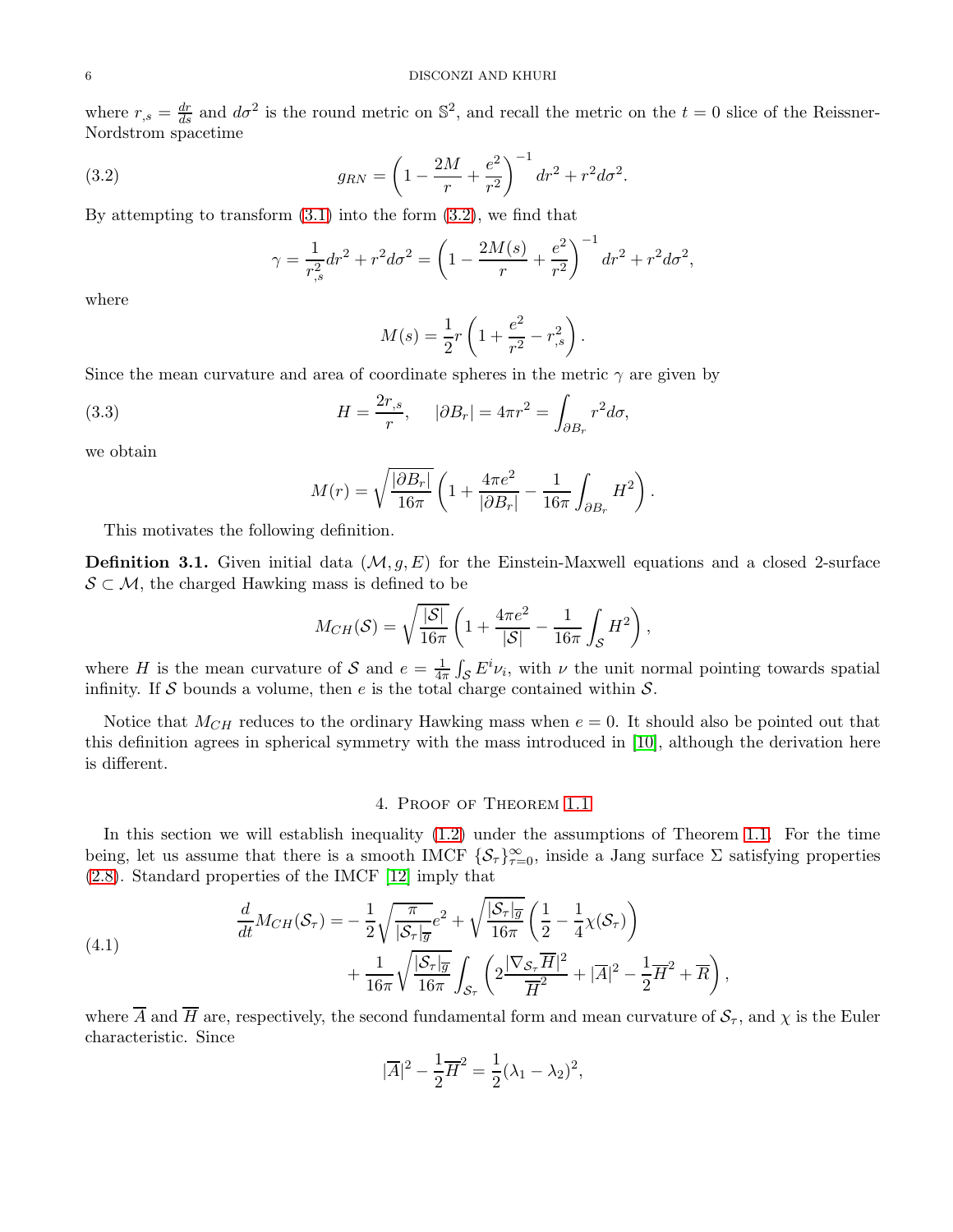where  $\lambda_i$ ,  $i = 1, 2$ , are the principal curvatures of  $S_\tau$ , this term is nonnegative. The same holds for the second term on the right hand side of [\(4.1\)](#page-5-2) as  $\chi(\mathcal{S}_{\tau}) \leq 2$  [\[12\]](#page-18-10). Therefore (4.1) combined with [\(2.4\)](#page-2-4) gives

$$
\frac{d}{dt}M_{CH}(\mathcal{S}_{\tau}) \geq -\frac{1}{2}\sqrt{\frac{\pi}{|\mathcal{S}_{\tau}|_{\overline{g}}}}e^{2} + \frac{1}{16\pi}\sqrt{\frac{|\mathcal{S}_{\tau}|_{\overline{g}}}{16\pi}}\int_{\mathcal{S}_{\tau}}\left(2|E|_{g}^{2} - \frac{2}{\phi}\overline{\text{div}}(\phi q)\right)
$$

where the dominant energy condition [\(2.1\)](#page-2-5) and the fact that  $|w|_q \leq 1$  have been used. From [\(2.6\)](#page-3-0) and Holder's inequality it follows that

<span id="page-6-1"></span>(4.2) 
$$
\int_{\mathcal{S}_{\tau}}|E|_{g}^{2} \geq \int_{\mathcal{S}_{\tau}}|\overline{E}|_{\overline{g}}^{2} \geq \int_{\mathcal{S}_{\tau}}\langle \overline{E}, \nu_{\overline{g}}\rangle^{2} \geq \frac{\left(\int_{\mathcal{S}_{\tau}}\langle \overline{E}, \nu_{\overline{g}}\rangle\right)^{2}}{|S_{\tau}|_{\overline{g}}},
$$

where  $\nu_{\overline{q}}$  in the unit outer normal to  $S_{\tau}$ . Applying the divergence theorem on the region  $\Omega \subset \Sigma$  between  $S_{\tau}$ and spatial infinity, and using [\(2.6\)](#page-3-0), produces

$$
\int_{\mathcal{S}_{\tau}} \langle \overline{E}, \nu_{\overline{g}} \rangle = -\int_{\Omega} \overline{\text{div}} \, \overline{E} + 4\pi \overline{e} = 4\pi e.
$$

Hence

<span id="page-6-0"></span>(4.3) 
$$
\frac{d}{dt}M_{CH}(\mathcal{S}_{\tau}) \geq -\frac{1}{16\pi}\sqrt{\frac{|\mathcal{S}_{\tau}|_{\overline{g}}}{16\pi}}\int_{\mathcal{S}_{\tau}}\frac{2}{\phi}\overline{\text{div}}(\phi q).
$$

The next step will be to integrate the above inequality between zero and infinity. Observe that since

$$
M_{CH}(\mathcal{S}_{\tau}) = \sqrt{\frac{\pi}{|\mathcal{S}_{\tau}|_{\overline{g}}}}e^2 + M_{H}(\mathcal{S}_{\tau})
$$

where  $M_H$  denotes the unaltered Hawking mass, and  $|\mathcal{S}_{\tau}|_{\overline{g}}$  grows exponentially in  $\tau$ , we have that

$$
\lim_{\tau \to \infty} M_{CH}(\mathcal{S}_{\tau}) = \overline{E}_{ADM} = E_{ADM}.
$$

On the other hand, since (by [\(2.8\)](#page-3-3))  $S_0$  is a minimal surface and  $|S_0|_{\overline{g}} = A$ ,

$$
M_{CH}(\mathcal{S}_0) = \sqrt{\frac{\mathcal{A}}{16\pi}} \left( 1 + \frac{4\pi e^2}{\mathcal{A}} \right).
$$

Therefore integrating [\(4.3\)](#page-6-0) yields

$$
E_{ADM} - \sqrt{\frac{\mathcal{A}}{16\pi}} \left( 1 + \frac{4\pi e^2}{\mathcal{A}} \right) \ge -\frac{2}{(16\pi)^{\frac{3}{2}}} \int_{\Sigma} \frac{\sqrt{|\mathcal{S}_{\tau}|_{\overline{g}} H}}{\phi} d\overline{\text{div}}(\phi q),
$$

after applying the co-area formula. According to the definition [\(2.11\)](#page-4-4) of  $\phi$ 

$$
\frac{1}{\sqrt{16\pi}}\int_{\Sigma}\frac{\sqrt{|\mathcal{S}_{\tau}|_{\overline{g}}}\overline{H}}{\phi}\overline{\text{div}}(\phi q)=\int_{\Sigma}\overline{\text{div}}(\phi q)=\int_{\mathcal{S}_{\infty}}\phi\langle q,\nu_{\overline{g}}\rangle-\int_{\mathcal{S}_{0}}\phi\langle q,\nu_{\overline{g}}\rangle.
$$

Well-known behavior of solutions to the (generalized) Jang equation [\[13,](#page-18-16) [20\]](#page-18-8) shows that  $q(x) \to 0$  as  $|x| \to \infty$ , and that q remains bounded on  $S_0$  even if the Jang surface blows-up over part or all of this surface. Moreover  $\phi \to 1$  as  $|x| \to \infty$  and  $\phi = 0$  on  $\mathcal{S}_0$ , since  $\overline{H}_{\mathcal{S}_0} = 0$  by [\(2.8\)](#page-3-3). Hence both boundary integrals vanish, and this yields the inequality [\(1.2\)](#page-1-2).

**Remark 4.1.** In this section it was assumed that the IMCF is smooth inside the Jang surface  $\Sigma$ . However it is only expected that a weak solution of the Jang-IMCF system of equations will exist in general. If such a solution produces a weak IMCF in the sense of Huisken and Ilmanen [\[12\]](#page-18-10), then it is easily verified that the arguments presented here will carry over to this setting. In particular,  $M_{CH}$  is monotonic across jumps in the weak IMCF, so that inequality [\(1.2\)](#page-1-2) is established rigorously for time-symmetric initial data when  $k = 0$ , as it is not necessary to solve the generalized Jang equation in this case.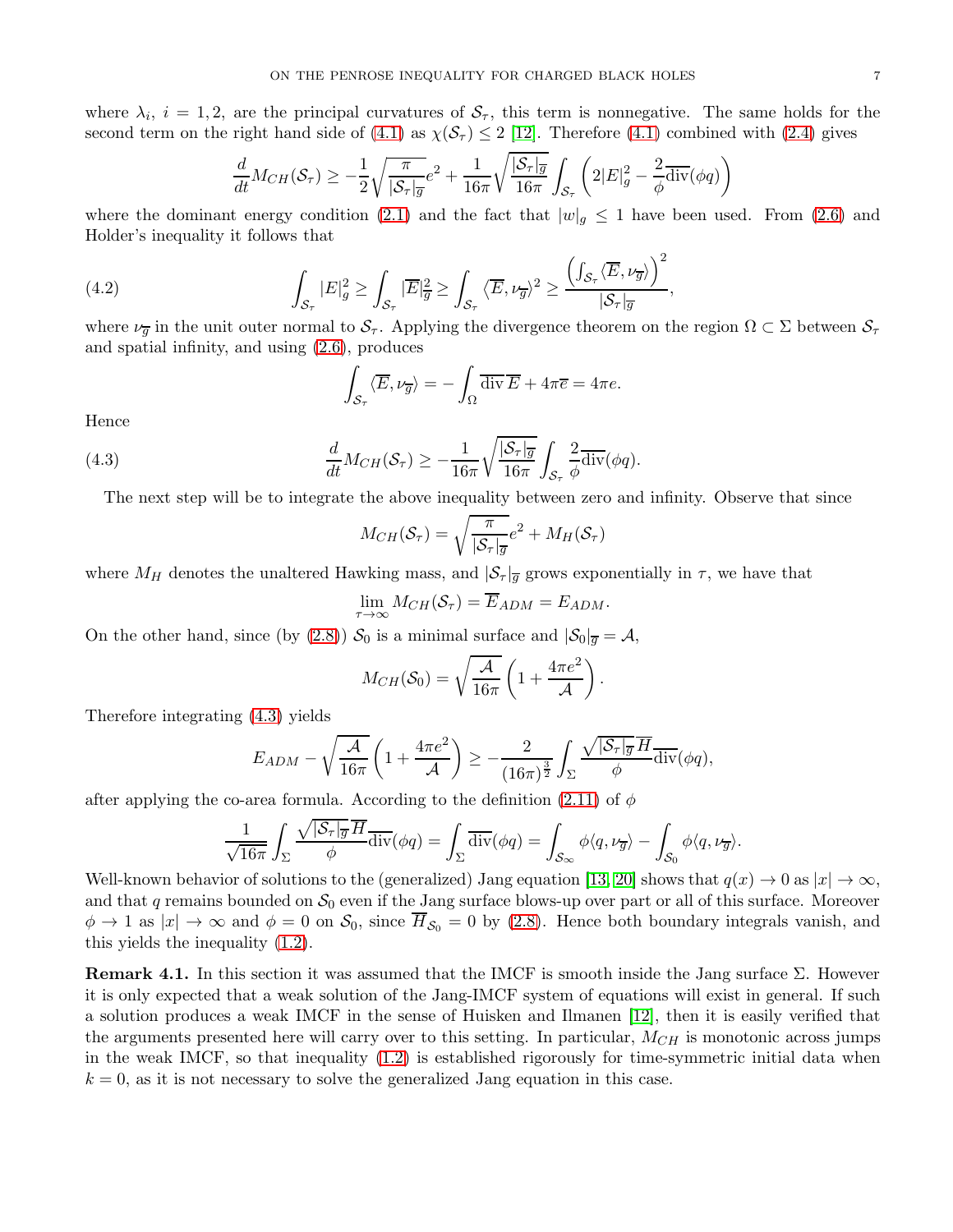#### <span id="page-7-0"></span>8 DISCONZI AND KHURI

# 5. Case of Equality

In this section we will show that if equality holds in [\(1.2\)](#page-1-2), then the given initial data  $(M, g, k, E)$  arise from the exterior region of the Reissner-Nordstrom spacetime having metric

$$
-\phi_{RN}^2 dt^2 + g_{RN} \quad \text{for} \quad r \ge M + \sqrt{M^2 - e^2}, \quad M \ge e,
$$

where

$$
\phi_{RN} = \sqrt{1 - \frac{2M}{r} + \frac{e^2}{r^2}}, \quad g_{RN} = \left(1 - \frac{2M}{r} + \frac{e^2}{r^2}\right)^{-1} dr^2 + r^2 d\sigma^2.
$$

As mentioned in the introduction, it seems that this result does not appear in the literature, and furthermore it does not follow from Jang's original arguments [\[14\]](#page-18-17) even in the time-symmetric case.

Suppose that equality holds in [\(1.2\)](#page-1-2), then all inequalities appearing in Section [4](#page-5-0) must be equalities and the following quantities must vanish

(5.1) 
$$
|\nabla_{\mathcal{S}_{\tau}} \overline{H}| = |\overline{A}| - \frac{1}{2}\overline{H}^2 = \mu - J(w) = |h - k|_{\overline{g}} = |q|_{\overline{g}} \equiv 0.
$$

In fact

$$
\mu = |J|_g \equiv 0,
$$

as can be seen from the identity

<span id="page-7-4"></span><span id="page-7-3"></span><span id="page-7-2"></span>
$$
\mu - J(w) = (\mu - |J|_g) + |J|_g (1 - |w|_g) + (|J|_g |w|_g - J(w)),
$$

combined with the dominant energy condition [\(2.1\)](#page-2-5) and the inequality  $|w|_g < 1$ , which is valid wherever the solution f to the generalized Jang equation does not blow-up, that is, away from  $\partial M$ . Moreover [\(5.2\)](#page-7-2) and  $(5.1)$  imply that on each surface  $S_{\tau}$ 

<span id="page-7-1"></span>(5.3) 
$$
\overline{H} = const, \quad |\overline{A}| = const, \quad \lambda_1 = \lambda_2 = const.
$$

5.1. **Time-Symmetric Case.** In this subsection we restrict attention to the case when  $k = 0$ . Here the solution of the generalized Jang equation is  $f = 0$ , and the IMCF, which is guaranteed to be smooth [\[12\]](#page-18-10), starts at the outermost minimal surface boundary  $S_0 = \partial M$ . We will show that the initial data  $(M, g, E)$ are equivalent to that of the exterior region of the  $t = 0$  slice of the Reissner-Nordstrom spacetime.

When  $k = 0$ , [\(5.2\)](#page-7-2) implies that

$$
R = 2|E|_g^2.
$$

Furthermore equality in [\(4.2\)](#page-6-1) yields

(5.4) 
$$
\langle E, \nu_g \rangle = const
$$
 and  $E = a(\tau)\nu_g$  on  $S_{\tau}$ ,

for some smooth function  $a(\tau)$ . It follows that the scalar curvature R is constant on  $S_{\tau}$ . Next observe that under IMCF  $\partial_{\tau} = H^{-1} \nu_g$ , so that taking a trace of the Riccati equation produces

<span id="page-7-6"></span>
$$
\partial_{\tau}H = -\Delta_{\mathcal{S}_{\tau}}H^{-1} - (Ric(\nu,\nu) + |A|^2)H^{-1}
$$

where  $Ric(\nu,\nu)$  is Ricci curvature in the direction  $\nu_q$ . It then follows from [\(5.3\)](#page-7-4) that  $Ric(\nu,\nu) = const$  on  $S_{\tau}$ . Thus in light of two traces of the Gauss equation

$$
Ric(\nu, \nu) - \frac{1}{2}R = -K + \frac{1}{2}H^{2} - \frac{1}{2}|A|^{2},
$$

the Gauss curvature satisfies  $K = const$  on  $S_{\tau}$ . It follows that  $S_{\tau}$  is isometric to a round sphere, having induced metric  $r^2(\tau)d\sigma^2$  for some smooth function  $r(\tau)$ . By the Gauss lemma

<span id="page-7-5"></span>(5.5) 
$$
g = H^{-2}d\tau^2 + g|_{\mathcal{S}_{\tau}} = \frac{4H^{-2}}{r^2}dr^2 + r^2d\sigma^2,
$$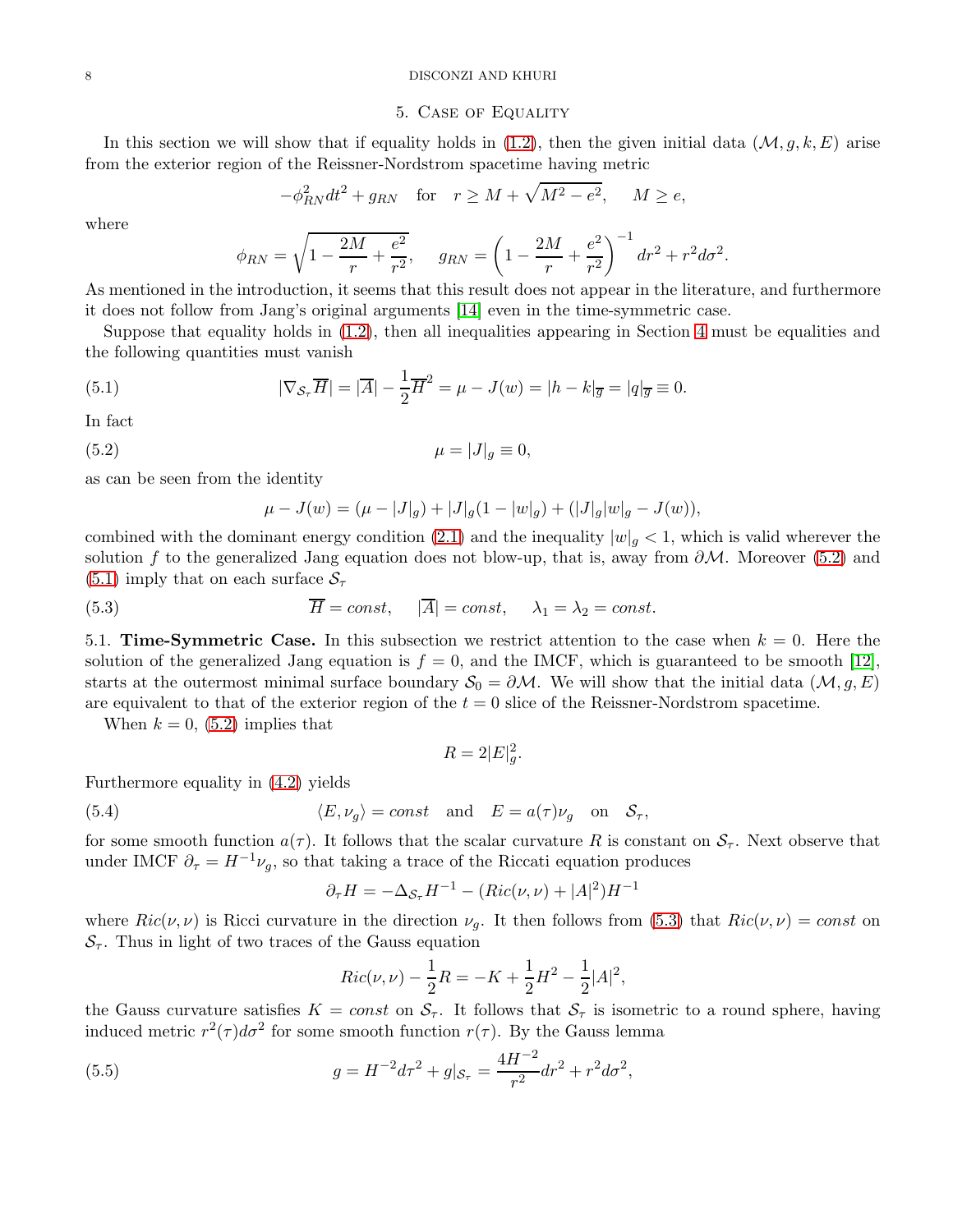where we have also used the fact that  $d\tau = 2r^{-1}dr$ , which follows from  $4\pi r^2(\tau) = |\mathcal{S}_\tau|_g = |\mathcal{S}_0|_g e^{\tau}$ . Since  $\frac{d}{d\tau}M_{CH}\geq 0$ , we must have  $\frac{d}{d\tau}M_{CH}=0$  so that  $M_{CH}(\tau)=M$  is constant for all  $\tau$ . We may then solve for  $H$  in terms of  $M$  to find

$$
H^{2} = \frac{4}{r^{2}} \left( 1 - \frac{2M}{r} + \frac{e^{2}}{r^{2}} \right).
$$

Combining this with [\(5.5\)](#page-7-5) shows that g agrees with the metric  $g_{RN}$  on the  $t = 0$  slice of the Reissner-Nordstrom spacetime.

In order to complete the proof, we must show that the given electric field E agrees with the electric field arising from a point charge at the origin with respect to the metric  $q_{RN}$ :

$$
E_{RN} = \frac{e}{r^2} \sqrt{1 - \frac{2M}{r} + \frac{e^2}{r^2}} \partial_r.
$$

To see that this is in fact the case, apply [\(5.4\)](#page-7-6) to find

$$
4\pi e = \int_{S_r} \langle E, \nu_g \rangle = a(r) \int_{S_r} r^2 d\sigma = 4\pi r^2 a(r).
$$

It follows that  $E = \frac{e}{r^2}$  $\frac{e}{r^2}\nu_g$ . Since

$$
\nu_g = \sqrt{1 - \frac{2M}{r} + \frac{e^2}{r^2}} \partial_r,
$$

<span id="page-8-0"></span>the desired result follows.

5.2. Non-Time-Symmetric Case. Suppose now that  $k$  does not vanish. We may apply the arguments from the previous section to the charged Jang initial data  $(\Sigma, \overline{g}, \overline{E})$  to obtain

$$
\overline{g} = g_{RN}, \qquad \overline{E} = E_{RN}.
$$

Furthermore since  $\bar{g}$  is spherically symmetric we can use [\(3.3\)](#page-5-3) to calculate

$$
\overline{H} = \frac{2}{r} \sqrt{1 - \frac{2M}{r} + \frac{e^2}{r^2}},
$$

from which it follows that

$$
\phi = \sqrt{\frac{|\mathcal{S}_r|_{\overline{g}}}{16\pi}} \overline{H} = \frac{1}{2}r \overline{H} = \sqrt{1 - \frac{2M}{r} + \frac{e^2}{r^2}},
$$

and hence  $\phi = \phi_{RN}$ . Since  $g = \bar{g} - \phi^2 df^2$  we find that the map  $I: x \mapsto (x, f(x))$  yields an isometric embedding of  $(M, g)$  into the Reissner-Nordstrom spacetime. Notice that this implies that  $S_0$  (defined in Section [2\)](#page-2-0) is an apparent horizon, however by assumption the only apparent horizon in  $\mathcal M$  is the boundary, and so  $S_0 = \partial M$ . That is, the boundary of M is outerminimizing in the case of equality. Next recall that since  $|h - k|_{\overline{q}} = 0$ , a calculation [\[4,](#page-17-0) [5\]](#page-18-0) shows that the second fundamental form of the embedding I agrees with the initial data k.

It remains to show that E agrees with the induced electric field on the surface  $I(\mathcal{M})$  sitting inside the Reissner-Nordstrom spacetime. Consider the field strength tensor for the electromagnetic field in the Reissner-Nordstrom spacetime

$$
F_{RN} = \begin{pmatrix} 0 & \phi_{RN}(E_{RN})_1 & \phi_{RN}(E_{RN})_2 & \phi_{RN}(E_{RN})_3 \\ -\phi_{RN}(E_{RN})_1 & 0 & 0 & 0 \\ -\phi_{RN}(E_{RN})_2 & 0 & 0 & 0 \\ -\phi_{RN}(E_{RN})_3 & 0 & 0 & 0 \end{pmatrix} = \begin{pmatrix} 0 & \frac{e}{r^2} & 0 & 0 \\ -\frac{e}{r^2} & 0 & 0 & 0 \\ 0 & 0 & 0 & 0 \\ 0 & 0 & 0 & 0 \end{pmatrix}.
$$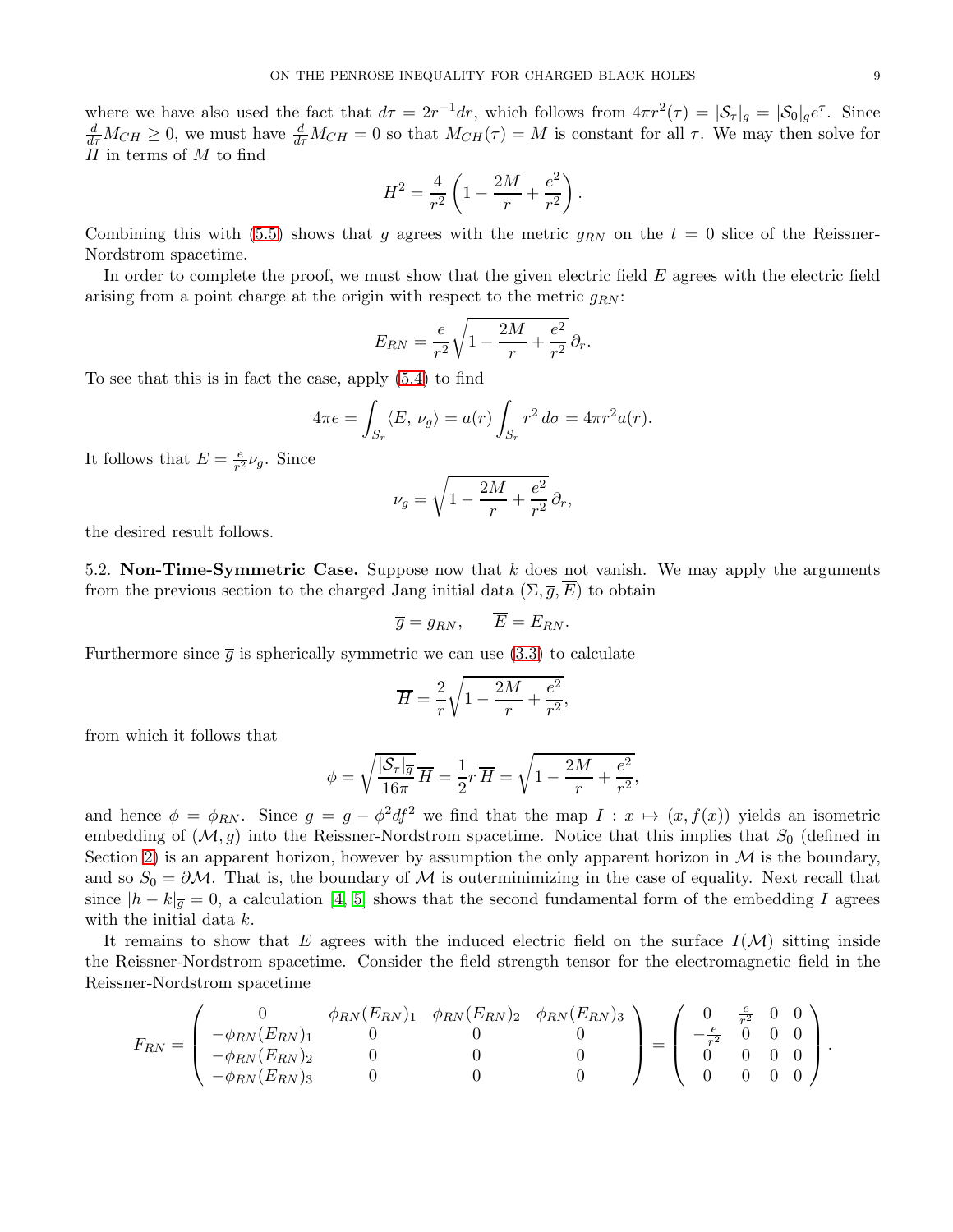The induced electric field on the surface  $I(\mathcal{M})$  is given by

$$
\widehat{E}_i = F_{RN}(\widehat{N}, X_i),
$$

where

$$
\widehat{N} = \frac{\phi_{RN}^{-1}\partial_t + \phi_{RN}g_{RN}^il_{N}f_l\partial_i}{\sqrt{1 - \phi_{RN}^2|\nabla f|_{g_{RN}}^2}}
$$

is the unit normal to  $I(\mathcal{M})$ , and  $X_i = \partial_i + f_i \partial_t$ ,  $i = 1, 2, 3$  are tangent vectors. It is shown in Appendix [B](#page-16-0) that

<span id="page-9-2"></span>
$$
(5.6) \t\t\t E_i = \widehat{E}_i,
$$

finishing the proof.

# <span id="page-9-0"></span>APPENDIX: PROPERTIES OF  $E$  and  $\overline{E}$

The induced electric field on a spacelike slice  $\Sigma$  of a spacetime  $(\mathcal{N}, \eta)$  is given by  $F(N, \cdot)$ , where F is the field strength of the electromagnetic field and N is the unit normal to  $\Sigma$ . Although the physical situation occurs when  $\eta$  has Lorentzian signature, the same procedure can be applied in the Riemannian setting and is utilized in this paper. The point of interest here is of course when  $\Sigma$  is the Jang surface. Both cases of an ambient spacetime having Riemannian and Lorentzian signature are analyzed; the former is treated in Appendix [A,](#page-9-1) while the later is treated in Appendix [B.](#page-16-0) In particular we prove [\(2.6\)](#page-3-0), [\(2.7\)](#page-3-2), and [\(5.6\)](#page-9-2).

# Appendix A. Riemannian case

<span id="page-9-1"></span>Throughout this section  $\Sigma = \{t = f(x)\}\$  will be a graph inside the warped product 4-manifold ( $\mathcal{M} \times$  $\mathbb{R}, g + \phi^2 dt^2$ ). Although we will use the same notation as in the body of the paper, the function f will not be required to satisfy the generalized Jang equation [\(2.3\)](#page-2-3). More precisely, the validity of the results presented here is independent of any equation that f satisfies.

Let  $F = \frac{1}{2}F_{ab}dx^a \wedge dx^b$  be the field strength given by  $F_{0i} = \phi E_i$  and  $F_{ij} = 0$  for  $i, j = 1, 2, 3$ , with  $x^i$ coordinates on M. In matrix form

$$
F = \left(\begin{array}{cccc} 0 & \phi E_1 & \phi E_2 & \phi E_3 \\ -\phi E_1 & 0 & 0 & 0 \\ -\phi E_2 & 0 & 0 & 0 \\ -\phi E_3 & 0 & 0 & 0 \end{array}\right).
$$

In order to check that this is the correct expression for F in  $(\mathcal{M} \times \mathbb{R}, g + \phi^2 dt^2)$ , notice that the unit normal to the  $t = 0$  slice is  $\phi^{-1}\partial_t$ , so that the electric field induced on M by  $F(\phi^{-1}\partial_t, \cdot)$  is exactly E. Next observe that each tangent space of  $\Sigma$  is spanned by  $X_i = \partial_i + f_i \partial_t$ ,  $i = 1, 2, 3$ , and its unit normal is given by

$$
N = \frac{\phi^{-1}\partial_t - \phi f^i \partial_i}{\sqrt{1 + \phi^2 |\nabla f|_g^2}}.
$$

Therefore the electric field induced on  $\Sigma$  becomes

<span id="page-9-3"></span>(A.1) 
$$
\overline{E}_i = F(N, X_i) = F\left(\frac{\phi^{-1}\partial_t - \phi f^l \partial_l}{\sqrt{1 + \phi^2 |\nabla f|_g^2}}, \partial_i + f_i \partial_t\right) = \frac{E_i + \phi^2 f_i f^l E_l}{\sqrt{1 + \phi^2 |\nabla f|_g^2}},
$$

which establishes [\(2.7\)](#page-3-2).

#### Lemma A.1.

$$
|E|_g \ge |E|_{\overline{g}}
$$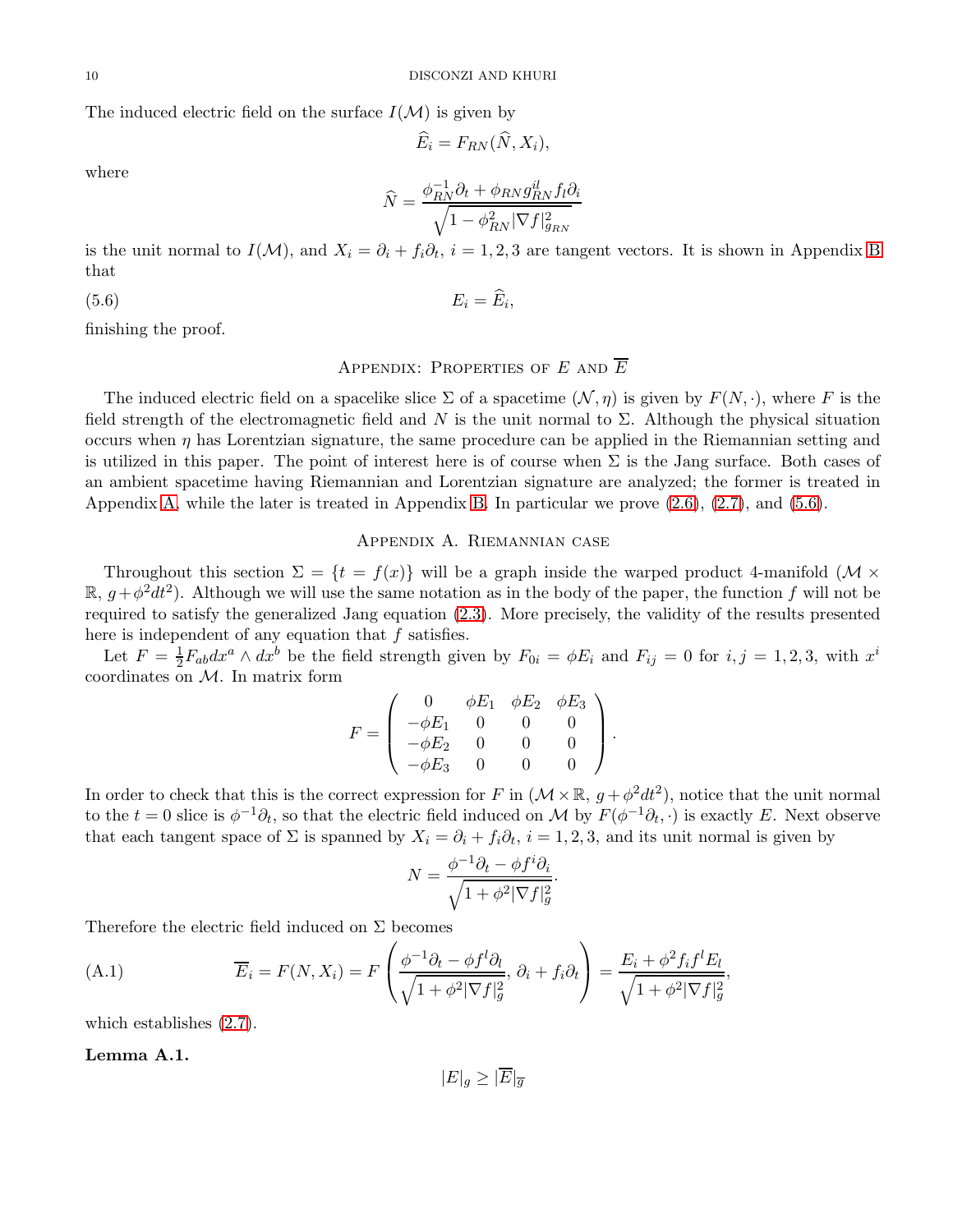Proof. By direct calculation

$$
\begin{split}\n|\overline{E}|_{\overline{g}}^2 &= \overline{g}^{ij} F(N, X_i) F(N, X_j) \\
&= \overline{g}^{ij} (1 + \phi^2 |\nabla f|_g^2)^{-1} (E_i + \phi^2 f_i f^l E_l) (E_j + \phi^2 f_j f^k E_k) \\
&= \frac{\overline{g}^{ij} E_i E_j}{1 + \phi^2 |\nabla f|_g^2} + 2 \frac{\phi^2 \overline{g}^{ij} f_i E_j f^k E_k}{(1 + \phi^2 |\nabla f|_g^2)^2} + \frac{\phi^4 \overline{g}^{ij} f_i f_j (f^k E_k)^2}{(1 + \phi^2 |\nabla f|_g^2)^2}.\n\end{split}
$$

Observe that since

(A.2) 
$$
\overline{g}^{ij} = g^{ij} - \frac{\phi^2 f^i f^j}{1 + \phi^2 |\nabla f|_g^2},
$$

we have

<span id="page-10-2"></span>
$$
\frac{\overline{g}^{ij}E_{i}E_{j}}{1+\phi^{2}|\nabla f|_{g}^{2}}+2\frac{\phi^{2}\overline{g}^{ij}f_{i}E_{j}f^{k}E_{k}}{(1+\phi^{2}|\nabla f|_{g}^{2})^{2}}+\frac{\phi^{4}\overline{g}^{ij}f_{i}f_{j}(f^{k}E_{k})^{2}}{(1+\phi^{2}|\nabla f|_{g}^{2})^{2}}\\=\frac{|E|_{g}^{2}}{1+\phi^{2}|\nabla f|_{g}^{2}}+\frac{\phi^{2}(f^{i}E_{i})^{2}}{1+\phi^{2}|\nabla f|_{g}^{2}}.
$$

Hence

$$
|E|_g^2 - |\overline{E}|_{\overline{g}}^2 = \phi^2 (|\nabla f|_g^2 |\overline{E}|_{\overline{g}}^2 - (f^i E_i)^2) \ge \phi^2 (|\nabla f|_g^2 |\overline{E}|_{\overline{g}}^2 - |\nabla f|_g^2 |E|_g^2) = -\phi^2 |\nabla f|_g^2 (|E|_g^2 - |\overline{E}|_{\overline{g}}^2),
$$

from which the desired inequality follows.

### Lemma A.2.

(A.3) 
$$
\operatorname{div} E = \sqrt{1 + \phi^2 |\nabla f|_g^2} \overline{\operatorname{div} E}
$$

Proof. We will present two different proofs of this equality, one emphasizing conceptual aspects and another one based on direct computation, as we believe that both approaches may be useful in further generalizations of Theorem [1.1.](#page-1-0)

First proof. Consider the 4-current  $\mathcal{J}_b = \hat{\nabla}^a F_{ab}$ , where  $\hat{\nabla}$  is the Levi-Civita connection associated with the 4-metric  $\hat{g} = g + \phi^2 dt^2$ . The Christoffel symbols of this metric are given by

<span id="page-10-1"></span>
$$
\widehat{\Gamma}_{00}^{0} = \widehat{\Gamma}_{ij}^{0} = \widehat{\Gamma}_{i0}^{j} = 0, \quad 1 \le i, j \le 3,
$$
  

$$
\widehat{\Gamma}_{i0}^{0} = \partial_{i} (\log \phi), \quad \widehat{\Gamma}_{00}^{i} = -\phi \phi^{i},
$$

and  $\hat{\Gamma}_{ij}^l$  agree with the Christoffel symbols  $\Gamma_{ij}^l$  of g when  $1 \le i, j, l \le 3$ . In what follows, indices  $a, b, c$  will run from 0 to 3, while indices  $i, j, l$  will run from 1 to 3. We then have

(A.4) 
$$
\mathcal{J}_i = \mathcal{J}(\partial_i) = \widehat{\nabla}^a F_{ai} = 0.
$$

To see this observe that

<span id="page-10-0"></span>
$$
\widehat{\nabla}^{0} F_{0i} = \widehat{g}^{0b} \widehat{\nabla}_{b} F_{0i}
$$
  
=  $\widehat{g}^{0b} (\partial_{b} F_{0i} - \widehat{\Gamma}_{b0}^{c} F_{ci} - \widehat{\Gamma}_{bi}^{c} F_{0c})$   
=  $-\phi^{-2} (\widehat{\Gamma}_{00}^{c} F_{ci} + \Gamma_{0i}^{j} F_{0j}) = 0,$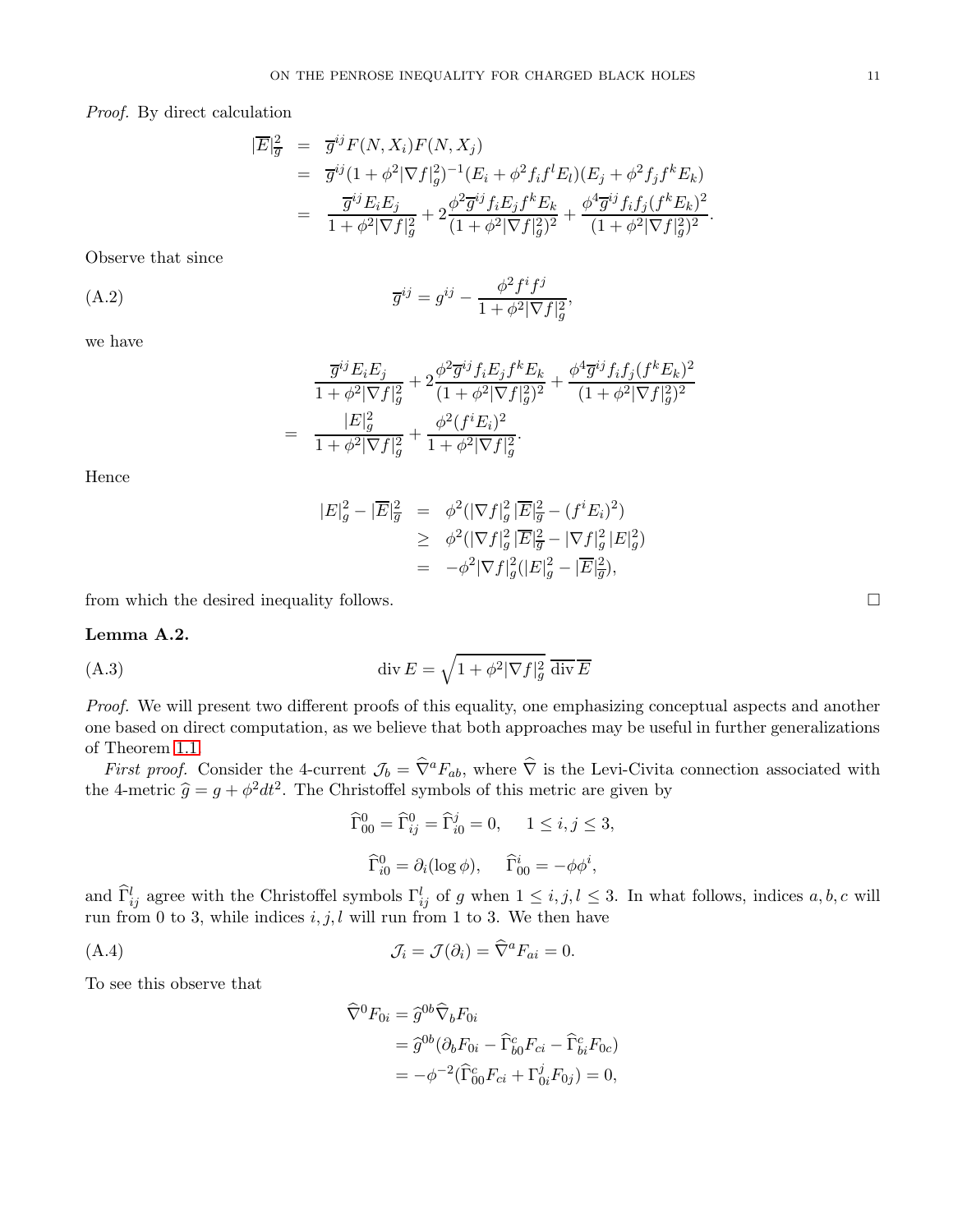and

$$
\widehat{\nabla}^j F_{ji} = \widehat{g}^{jb} \widehat{\nabla}_b F_{ji}
$$
  
=  $g^{jl} (\partial_l F_{ji} - \widehat{\Gamma}_{lj}^c F_{ci} - \widehat{\Gamma}_{li}^c F_{jc})$   
=  $-g^{jl} (\widehat{\Gamma}_{lj}^0 F_{0i} + \Gamma_{li}^0 F_{j0}) = 0,$ 

where we have used the fact that  $F_{ab}$  does not depend on t and  $F_{ij} = 0$  for  $1 \le i, j \le 3$ . Since divE represents the charge density on  $\mathcal{M},$ 

$$
\mathrm{div} E = -\mathcal{J}(\phi^{-1}\partial_t).
$$

Now rewrite the unit normal to  $\mathcal M$  in terms of the unit normal to  $\Sigma$  by

$$
\phi^{-1}\partial_t = \sqrt{1 + \phi^2 |\nabla f|_g^2} N + \phi f^i \partial_i.
$$

In light of [\(A.4\)](#page-10-0), it follows that

$$
\operatorname{div} E = -\mathcal{J}(\phi^{-1}\partial_t) = -\sqrt{1 + \phi^2 |\nabla f|_g^2} \mathcal{J}(N) - \mathcal{J}(\phi f^i \partial_i) = -\sqrt{1 + \phi^2 |\nabla f|_g^2} \mathcal{J}(N).
$$

On the other hand  $\overline{\text{div } E}$  represents the charge density on  $\Sigma$ , so that

$$
\overline{\text{div}}\,\overline{E} = -\mathcal{J}(N),
$$

and equality [\(A.3\)](#page-10-1) follows.

Note that  $(A.5)$  can also be verified explicitly. Take Fermi coordinates on  $\Sigma$ , and observe that

<span id="page-11-0"></span>
$$
\mathcal{J}(N) = N^b \widehat{\nabla}^a F_{ab} = -\widehat{\nabla}^a N^b F_{ab} + \widehat{\nabla}^a (F_{aN}).
$$

Since  $\widehat{\nabla}^a N^b$  is symmetric and  $F_{ab}$  is anti-symmetric in a and b, the first term on the right-hand side vanishes. Consider now the remaining term on the right-hand side. Since  $\widehat{\Gamma}_{NN}^a = 0$  it follows that

$$
\widehat{\nabla}^N(F_{NN}) = \widehat{g}^{Na} \widehat{\nabla}_a(F_{NN}) = \widehat{g}^{Na}(N(F_{NN}) - \widehat{\Gamma}_{aN}^c F_{cN}) = 0.
$$

Also

$$
\widehat{\nabla}^j(F_{jN}) = \widehat{g}^{jl}\widehat{\nabla}_l(F_{jN}) = \widehat{g}^{jl}(\partial_l F_{jN} - \widehat{\Gamma}^i_{lj}F_{iN}) = -\overline{g}^{jl}(\partial_l \overline{E}_j - \overline{\Gamma}^i_{lj}\overline{E}_i) = -\overline{\text{div}\,E},
$$

where  $\overline{\Gamma}_{lj}^i$  are Christoffel symbols for the metric  $\overline{g}$  induced on  $\Sigma$ .

Second proof. We now verify  $(A.3)$  by direct computation. According to  $[4, 5]$  $[4, 5]$ , the relationship between the Christoffel symbols of  $\overline{g}$  and g is given by

<span id="page-11-1"></span>
$$
\overline{\Gamma}_{ij}^m = \Gamma_{ij}^m - \phi \phi^m f_i f_j + \frac{\phi p_{ij} f^m}{\sqrt{1 + \phi^2 |\nabla f|_g^2}},
$$

where

(A.6) 
$$
p_{ij} = \frac{\phi \nabla_{ij} f + \phi_i f_j + \phi_j f_i + \phi^2 \phi^l f_l f_i f_j}{\sqrt{1 + \phi^2 |\nabla f|_g^2}}
$$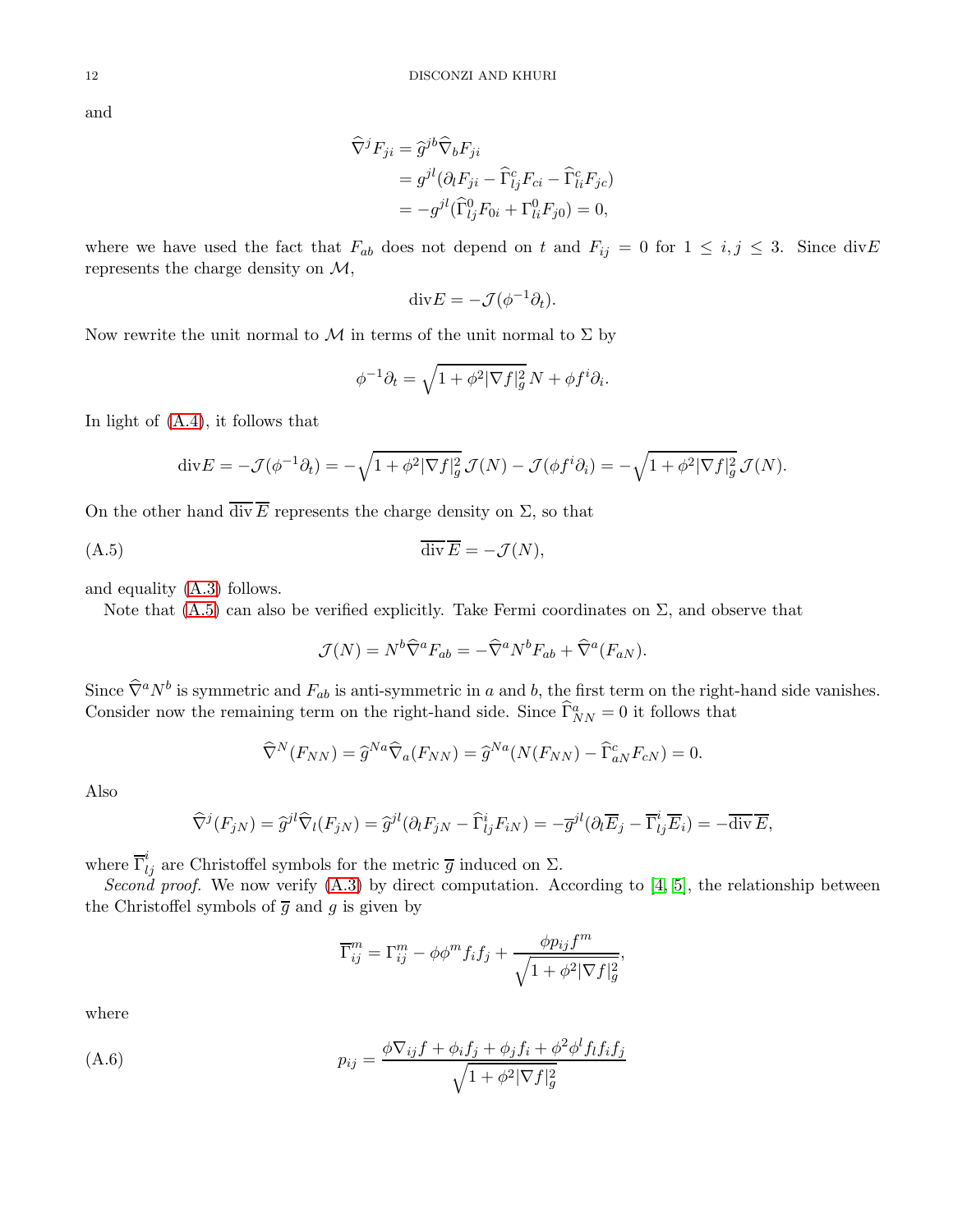is the second fundamental form of  $\Sigma$  inside  $(\mathcal{M} \times \mathbb{R}, g + \phi^2 dt^2)$ . Let  $\overline{\nabla}$  denote covariant differentiation with respect to  $\overline{g},$  then

$$
\overline{\nabla}_{j}\overline{E}_{i} = \partial_{j} \left( \frac{E_{i} + \phi^{2} f^{l} E_{l} f_{i}}{\sqrt{1 + \phi^{2} |\nabla f|_{g}^{2}}} \right) - \overline{\Gamma}_{ij}^{m} \frac{E_{m} + \phi^{2} f^{l} E_{l} f_{m}}{\sqrt{1 + \phi^{2} |\nabla f|_{g}^{2}}} \n= \frac{1}{\sqrt{1 + \phi^{2} |\nabla f|_{g}^{2}}} \partial_{j} E_{i} + \partial_{j} \left( \frac{1}{\sqrt{1 + \phi^{2} |\nabla f|_{g}^{2}}} \right) E_{i} + \partial_{j} \left( \frac{\phi^{2} f^{l} E_{l} f_{i}}{\sqrt{1 + \phi^{2} |\nabla f|_{g}^{2}}} \right) \n- \Gamma_{ij}^{m} \frac{E_{m} + \phi^{2} f^{l} E_{l} f_{m}}{\sqrt{1 + \phi^{2} |\nabla f|_{g}^{2}}} + \left( \phi \phi^{m} f_{i} f_{j} - \frac{f^{m} p_{ij} \phi}{\sqrt{1 + \phi^{2} |\nabla f|_{g}^{2}}} \right) \left( \frac{E_{m} + \phi^{2} f^{l} E_{l} f_{m}}{\sqrt{1 + \phi^{2} |\nabla f|_{g}^{2}}} \right).
$$

The terms involving  $\partial_j E_i$  and  $\Gamma_{ij}^m E_m$ , as well as  $\partial_j$  $\left( \frac{\phi^2 f^l E_l f_i}{\sqrt{1+\phi^2 |\nabla_l} } \right)$  $1+\phi^2|\nabla f|_g^2$ ) and  $\Gamma_{ij}^m \left( \frac{\phi^2 f^l E_l f_m}{\sqrt{1 + \phi^2 |\nabla f|}} \right)$  $(1+\phi^2|\nabla f|_g^2)$  $\overline{ }$ combine to form covariant derivatives, so that

$$
\overline{\nabla}_{j}\overline{E}_{i} = \frac{1}{\sqrt{1+\phi^{2}|\nabla f|_{g}^{2}}}\nabla_{j}E_{i} + \nabla_{j}\left(\frac{\phi^{2}f^{l}E_{l}f_{i}}{\sqrt{1+\phi^{2}|\nabla f|_{g}^{2}}}\right) + \partial_{j}\left(\frac{1}{\sqrt{1+\phi^{2}|\nabla f|_{g}^{2}}}\right)E_{i}
$$

$$
+ \left(\phi\phi^{m}f_{i}f_{j} - \frac{f^{m}p_{ij}\phi}{\sqrt{1+\phi^{2}|\nabla f|_{g}^{2}}}\right)\left(\frac{E_{m} + \phi^{2}f^{l}E_{l}f_{m}}{\sqrt{1+\phi^{2}|\nabla f|_{g}^{2}}}\right).
$$

Set  $p = g^{ij} p_{ij}$ , take a trace with  $\overline{g}^{ij}$ , and use [\(A.2\)](#page-10-2) to find

<span id="page-12-0"></span>
$$
\overline{\text{div}}\overline{E} = \frac{1}{\sqrt{1+\phi^2|\nabla f|_g^2}} \nabla^i E_i + \nabla^i \left( \frac{\phi^2 f^l E_l f_i}{\sqrt{1+\phi^2|\nabla f|_g^2}} \right) + g^{ij} \partial_j \left( \frac{1}{\sqrt{1+\phi^2|\nabla f|_g^2}} \right) E_i
$$
\n
$$
+ \left( \phi |\nabla f|_g^2 \phi^m - \frac{p\phi f^m}{\sqrt{1+\phi^2|\nabla f|_g^2}} \right) \left( \frac{E_m + \phi^2 f^l E_l f_m}{\sqrt{1+\phi^2|\nabla f|_g^2}} \right) - \frac{\phi^2 f^i f^j}{(1+\phi^2|\nabla f|_g^2)^{\frac{3}{2}}} \nabla_j E_i
$$
\n(A.7)\n
$$
- \frac{\phi^2 f^i f^j}{1+\phi^2|\nabla f|_g^2} \nabla_j \left( \frac{\phi^2 f^l E_l f_i}{\sqrt{1+\phi^2|\nabla f|_g^2}} \right) - \frac{\phi^2 f^i f^j}{1+\phi^2|\nabla f|_g^2} \partial_j \left( \frac{1}{\sqrt{1+\phi^2|\nabla f|_g^2}} \right) E_i
$$
\n
$$
- \frac{\phi^2 f^i f^j}{1+\phi^2|\nabla f|_g^2} \left( \phi f_i f_j \phi^m - \frac{\phi p_{ij} f^m}{\sqrt{1+\phi^2|\nabla f|_g^2}} \right) \left( \frac{E_m + \phi^2 f^l E_l f_m}{\sqrt{1+\phi^2|\nabla f|_g^2}} \right).
$$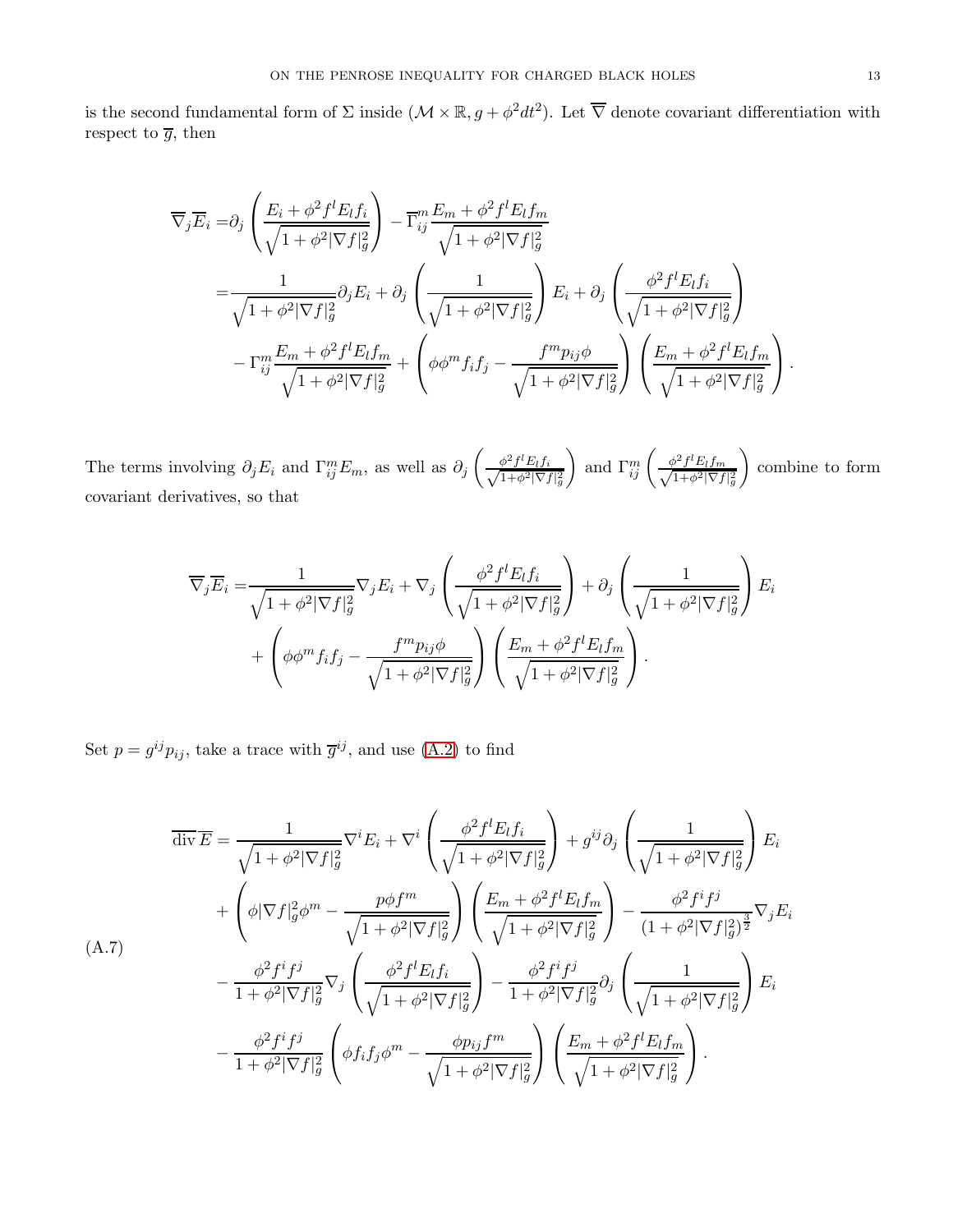Next expand [\(A.7\)](#page-12-0)

<span id="page-13-0"></span>
$$
\overline{\text{div}\,E} = \frac{1}{\sqrt{1 + \phi^2 |\nabla f|_g^2}} \operatorname{div} E + \nabla^i \left( \frac{\phi^2 f^l E_l}{\sqrt{1 + \phi^2 |\nabla f|_g^2}} \right) f_i + \frac{\phi^2 f^l E_l}{\sqrt{1 + \phi^2 |\nabla f|_g^2}} \nabla^i f_i
$$
\n
$$
+ g^{ij} \partial_j \left( \frac{1}{\sqrt{1 + \phi^2 |\nabla f|_g^2}} \right) E_i + \frac{\phi |\nabla f|_g^2 \phi^m E_m}{\sqrt{1 + \phi^2 |\nabla f|_g^2}} + \frac{\phi^3 |\nabla f|_g^2 f^l E_l \phi^m f_m}{\sqrt{1 + \phi^2 |\nabla f|_g^2}} - \frac{p \phi f^m E_m}{1 + \phi^2 |\nabla f|_g^2}
$$
\n(A.8)\n
$$
- \frac{p \phi^3 f^l E_l |\nabla f|_g^2}{1 + \phi^2 |\nabla f|_g^2} - \frac{\phi^2 f^i f^j \nabla_j E_i}{(1 + \phi^2 |\nabla f|_g^2)^{\frac{3}{2}}} - \frac{\phi^2 f^i f^j}{1 + \phi^2 |\nabla f|_g^2} \nabla_j \left( \frac{\phi^2 f^l E_l}{\sqrt{1 + \phi^2 |\nabla f|_g^2}} \right) f_i
$$
\n
$$
- \frac{\phi^4 f^i f^j f^l E_l}{(1 + \phi^2 |\nabla f|_g^2)^{\frac{3}{2}}} \nabla_j f_i - \frac{\phi^2 f^i f^j}{1 + \phi^2 |\nabla f|_g^2} \partial_j \left( \frac{1}{\sqrt{1 + \phi^2 |\nabla f|_g^2}} \right) E_i - \frac{\phi^3 f^i f^j \phi^m E_m f_i f_j}{(1 + \phi^2 |\nabla f|_g^2)^{\frac{3}{2}}}
$$
\n
$$
- \frac{\phi^5 f^i f^j f^l E_l \phi^m f_m f_i f_j}{(1 + \phi^2 |\nabla f|_g^2)^{\frac{3}{2}}} + \frac{\phi^3 f^i f^j p_{ij} f^m E_m}{(1 + \phi^2 |\nabla f|_
$$

With the help of  $(A.6)$ , the third, seventh, and eighth terms on the right-hand side combine to yield

<span id="page-13-1"></span>
$$
\frac{\phi^2 f^l E_l}{\sqrt{1 + \phi^2 |\nabla f|_g^2}} \nabla^i f_i - \frac{p \phi f^m E_m}{1 + \phi^2 |\nabla f|_g^2} - \frac{p \phi^3 f^l E_l |\nabla f|_g^2}{1 + \phi^2 |\nabla f|_g^2}
$$
\n
$$
= \frac{\phi^2 f^l E_l}{\sqrt{1 + \phi^2 |\nabla f|_g^2}} \nabla^i f_i - p \phi f^m E_m
$$
\n(A.9)\n
$$
= \frac{\phi^2 f^l E_l}{\sqrt{1 + \phi^2 |\nabla f|_g^2}} \nabla^i f_i - \phi f^m E_m g^{ij} \left( \frac{\phi \nabla_{ij} f + \phi_i f_j + \phi_j f_i + \phi^2 \phi^l f_l f_i f_j}{\sqrt{1 + \phi^2 |\nabla f|_g^2}} \right)
$$
\n
$$
= \frac{\phi^2 f^l E_l}{\sqrt{1 + \phi^2 |\nabla f|_g^2}} \nabla^i f_i - \frac{\phi f^m E_m}{\sqrt{1 + \phi^2 |\nabla f|_g^2}} \left( \phi \nabla^i f_i + 2 \phi^i f_i + \phi^2 \phi^l f_l |\nabla f|_g^2 \right)
$$
\n
$$
= -\frac{2 \phi f^l E_l \phi^m f_m}{\sqrt{1 + \phi^2 |\nabla f|_g^2}} - \frac{\phi^3 f^l E_l \phi^m f_m |\nabla f|_g^2}{\sqrt{1 + \phi^2 |\nabla f|_g^2}}.
$$

Write the second term on the right hand side of [\(A.8\)](#page-13-0) as

<span id="page-13-2"></span>(A.10) 
$$
\nabla^i \left( \frac{\phi^2 f^l E_l}{\sqrt{1 + \phi^2 |\nabla f|_g^2}} \right) f_i = \frac{2\phi f^l E_l \phi^i f_i}{\sqrt{1 + \phi^2 |\nabla f|_g^2}} + \phi^2 \nabla^i \left( \frac{f^l E_l}{\sqrt{1 + \phi^2 |\nabla f|_g^2}} \right) f_i.
$$

Insert [\(A.9\)](#page-13-1) and [\(A.10\)](#page-13-2) into [\(A.8\)](#page-13-0). The first term on the right-hand side of [\(A.9\)](#page-13-1) cancels with the first term on the right-hand side of [\(A.10\)](#page-13-2), and the second term on the right-hand side of [\(A.9\)](#page-13-1) cancels with the sixth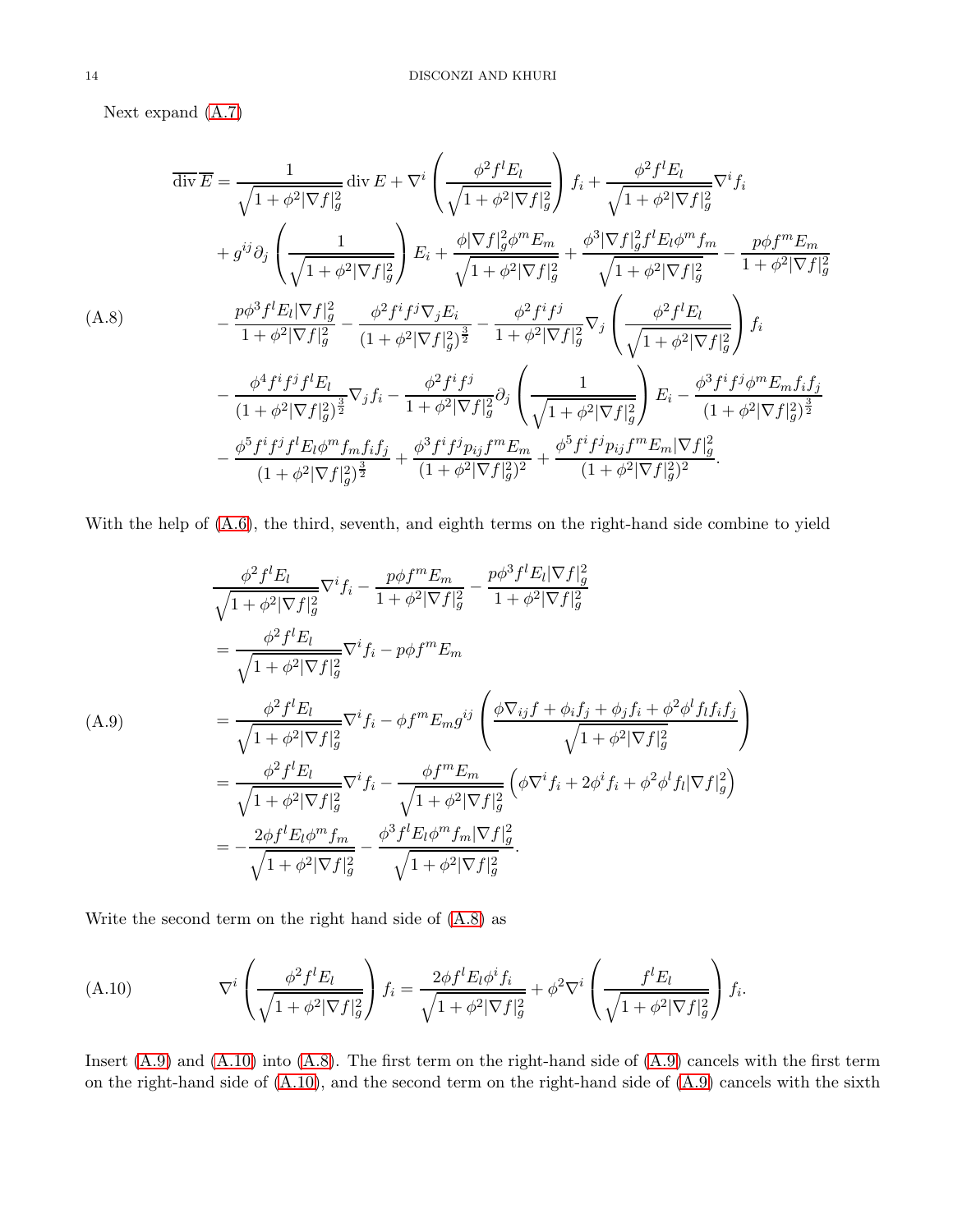term on the right-hand side of [\(A.8\)](#page-13-0). Therefore

<span id="page-14-0"></span>
$$
\overline{\text{div}\,E} = \frac{1}{\sqrt{1 + \phi^2 |\nabla f|_g^2}} \operatorname{div} E + \phi^2 \nabla^i \left( \frac{f^l E_l}{\sqrt{1 + \phi^2 |\nabla f|_g^2}} \right) f_i + g^{ij} \partial_j \left( \frac{1}{\sqrt{1 + \phi^2 |\nabla f|_g^2}} \right) E_i
$$
\n
$$
+ \frac{\phi |\nabla f|_g^2 \phi^m E_m}{\sqrt{1 + \phi^2 |\nabla f|_g^2}} - \frac{\phi^2 f^i f^j \nabla_j E_i}{(1 + \phi^2 |\nabla f|_g^2)^{\frac{3}{2}}} - \frac{\phi^2 f^i f^j}{1 + \phi^2 |\nabla f|_g^2} \nabla_j \left( \frac{\phi^2 f^l E_l}{\sqrt{1 + \phi^2 |\nabla f|_g^2}} \right) f_i
$$
\n
$$
- \frac{\phi^4 f^i f^j f^l E_l}{(1 + \phi^2 |\nabla f|_g^2)^{\frac{3}{2}}} \nabla_j f_i - \frac{\phi^2 f^i f^j}{1 + \phi^2 |\nabla f|_g^2} \partial_j \left( \frac{1}{\sqrt{1 + \phi^2 |\nabla f|_g^2}} \right) E_i - \frac{\phi^3 f^i f^j \phi^m E_m f_i f_j}{(1 + \phi^2 |\nabla f|_g^2)^{\frac{3}{2}}} - \frac{\phi^5 f^i f^j f^l E_l \phi^m f_m f_i f_j}{(1 + \phi^2 |\nabla f|_g^2)^{\frac{3}{2}}} + \frac{\phi^3 f^i f^j p_{ij} f^m E_m}{(1 + \phi^2 |\nabla f|_g^2)^2} + \frac{\phi^5 f^i f^j p_{ij} f^m E_m |\nabla f|_g^2}{(1 + \phi^2 |\nabla f|_g^2)^2}.
$$

Notice that the last two terms combine into

$$
\frac{\phi^3 f^i f^j p_{ij} f^m E_m}{(1+\phi^2|\nabla f|_g^2)^2} + \frac{\phi^5 f^i f^j p_{ij} f^m E_m |\nabla f|_g^2}{(1+\phi^2|\nabla f|_g^2)^2} = \frac{\phi^3 f^i f^j p_{ij} f^m E_m}{1+\phi^2 |\nabla f|_g^2}.
$$

Moreover the third and fourth terms on the right hand side of [\(A.11\)](#page-14-0) become

$$
-\frac{1}{2}\frac{\phi^2 g^{ij}E_i\partial_j|\nabla f|_g^2}{(1+\phi^2|\nabla f|_g^2)^{\frac{3}{2}}}+\frac{\phi^3|\nabla f|_g^4\phi^mE_m}{(1+\phi^2|\nabla f|_g^2)^{\frac{3}{2}}}.
$$

Upon using this expression in [\(A.11\)](#page-14-0), we find that the last term cancels with the ninth term on the right-hand side of [\(A.11\)](#page-14-0). Hence

<span id="page-14-1"></span>
$$
\overline{\text{div}\,E} = \frac{1}{\sqrt{1 + \phi^2 |\nabla f|_g^2}} \operatorname{div} E + \phi^2 f_i \nabla^i \left( \frac{f^l E_l}{\sqrt{1 + \phi^2 |\nabla f|_g^2}} \right) - \frac{1}{2} \frac{\phi^2 g^{ij} E_i \partial_j |\nabla f|_g^2}{(1 + \phi^2 |\nabla f|_g^2)^{\frac{3}{2}}} \n(A.12) \qquad - \frac{\phi^2 f^i f^j \nabla_j E_i}{(1 + \phi^2 |\nabla f|_g^2)^{\frac{3}{2}}} - \frac{\phi^2 |\nabla f|_g^2}{1 + \phi^2 |\nabla f|_g^2} f_i \nabla^i \left( \frac{\phi^2 f^l E_l}{\sqrt{1 + \phi^2 |\nabla f|_g^2}} \right) - \frac{\phi^4 f^i f^j f^l E_l}{(1 + \phi^2 |\nabla f|_g^2)^{\frac{3}{2}}} \nabla_j f_i \n- \frac{\phi^2 f^i f^j}{1 + \phi^2 |\nabla f|_g^2} \partial_j \left( \frac{1}{\sqrt{1 + \phi^2 |\nabla f|_g^2}} \right) E_i - \frac{\phi^5 |\nabla f|_g^4 f^l E_l \phi^m f_m}{(1 + \phi^2 |\nabla f|_g^2)^{\frac{3}{2}}} + \frac{\phi^3 f^i f^j p_{ij} f^m E_m}{1 + \phi^2 |\nabla f|_g^2}.
$$

Now use  $(A.6)$  to compute the last term in  $(A.12)$ 

<span id="page-14-2"></span>
$$
(A.13) \qquad \frac{\phi^3 f^i f^j p_{ij} f^m E_m}{1 + \phi^2 |\nabla f|_g^2} = \frac{\phi^4 f^l E_l f^i f^j \nabla_{ij} f}{(1 + \phi^2 |\nabla f|_g^2)^{\frac{3}{2}}} + \frac{2\phi^3 f^l E_l |\nabla f|_g^2 \phi^m f_m}{(1 + \phi^2 |\nabla f|_g^2)^{\frac{3}{2}}} + \frac{\phi^5 f^l E_l |\nabla f|_g^4 \phi^m f_m}{(1 + \phi^2 |\nabla f|_g^2)^{\frac{3}{2}}},
$$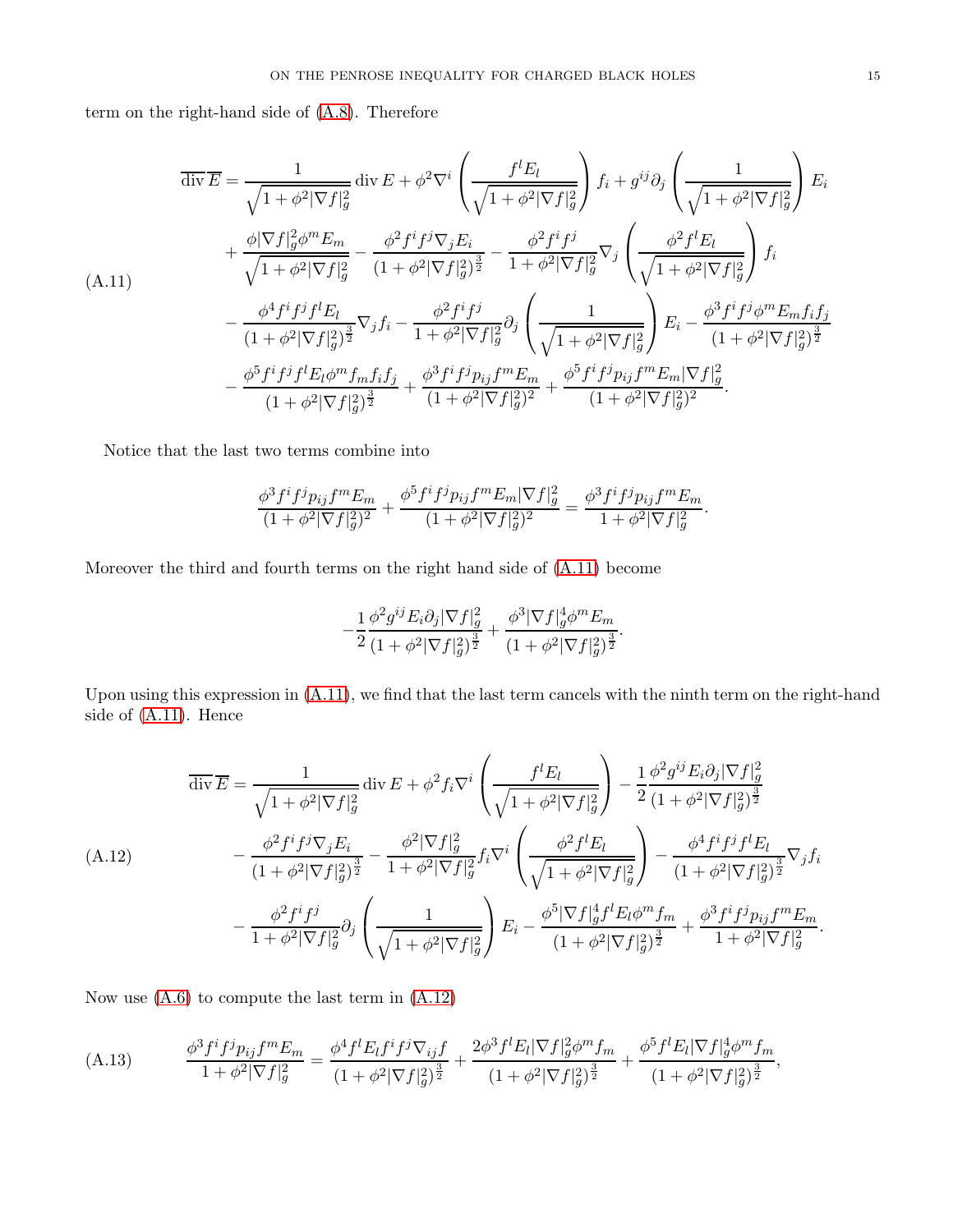and observe that the first term on the right-hand side of [\(A.13\)](#page-14-2) cancels the sixth term on the right-hand side of  $(A.12)$ , while the last term in  $(A.13)$  cancels the next to last term in  $(A.12)$ . Therefore

<span id="page-15-0"></span>
$$
\overline{\text{div}\,E} = \frac{1}{\sqrt{1 + \phi^2 |\nabla f|_g^2}} \text{div}\,E + \phi^2 f_i \nabla^i \left( \frac{f^l E_l}{\sqrt{1 + \phi^2 |\nabla f|_g^2}} \right) - \frac{1}{2} \frac{\phi^2 g^{ij} E_i \partial_j |\nabla f|_g^2}{(1 + \phi^2 |\nabla f|_g^2)^{\frac{3}{2}}} \n(A.14) \qquad - \frac{\phi^2 f^i f^j \nabla_j E_i}{(1 + \phi^2 |\nabla f|_g^2)^{\frac{3}{2}}} - \frac{\phi^2 |\nabla f|_g^2}{1 + \phi^2 |\nabla f|_g^2} f_i \nabla^i \left( \frac{\phi^2 f^l E_l}{\sqrt{1 + \phi^2 |\nabla f|_g^2}} \right) \n- \frac{\phi^2 f^i f^j}{1 + \phi^2 |\nabla f|_g^2} \partial_j \left( \frac{1}{\sqrt{1 + \phi^2 |\nabla f|_g^2}} \right) E_i + \frac{2\phi^3 f^l E_l \phi^m f_m |\nabla f|_g^2}{(1 + \phi^2 |\nabla f|_g^2)^{\frac{3}{2}}}.
$$

Next, consider the second, fourth, and fifth terms on the right-hand side of [\(A.14\)](#page-15-0). They give

<span id="page-15-1"></span>
$$
\phi^{2} f_{i} \nabla^{i} \left( \frac{f^{l} E_{l}}{\sqrt{1 + \phi^{2} |\nabla f|_{g}^{2}}} \right) - \frac{\phi^{2} f^{i} f^{j} \nabla_{j} E_{i}}{(1 + \phi^{2} |\nabla f|_{g}^{2})^{\frac{3}{2}}} - \frac{\phi^{2} |\nabla f|_{g}^{2}}{1 + \phi^{2} |\nabla f|_{g}^{2}} f_{i} \nabla^{i} \left( \frac{\phi^{2} f^{l} E_{l}}{\sqrt{1 + \phi^{2} |\nabla f|_{g}^{2}}} \right)
$$
\n(A.15)\n
$$
= \frac{\phi^{2} f^{l} f_{i} \nabla^{i} E_{l}}{\sqrt{1 + \phi^{2} |\nabla f|_{g}^{2}}} + \phi^{2} f_{i} \nabla^{i} \left( \frac{f^{l}}{\sqrt{1 + \phi^{2} |\nabla f|_{g}^{2}}} \right) E_{l} - \frac{\phi^{2} f^{i} f^{j} \nabla_{j} E_{i}}{(1 + \phi^{2} |\nabla f|_{g}^{2})^{\frac{3}{2}}}
$$
\n
$$
- \frac{\phi^{2} |\nabla f|_{g}^{2}}{1 + \phi^{2} |\nabla f|_{g}^{2}} \frac{\phi^{2} f^{l}}{\sqrt{1 + \phi^{2} |\nabla f|_{g}^{2}}} (\nabla^{i} E_{l}) f_{i} - \frac{\phi^{2} |\nabla f|_{g}^{2}}{1 + \phi^{2} |\nabla f|_{g}^{2}} \nabla^{i} \left( \frac{\phi^{2} f^{l}}{\sqrt{1 + \phi^{2} |\nabla f|_{g}^{2}}} \right) E_{l} f_{i}.
$$

The first, third, and fourth terms on the right-hand side cancel

<span id="page-15-2"></span>
$$
\frac{\phi^2 f^l f_i \nabla^i E_l}{\sqrt{1 + \phi^2 |\nabla f|_g^2}} - \frac{\phi^2 f^i f_j \nabla^j E_i}{(1 + \phi^2 |\nabla f|_g^2)^{\frac{3}{2}}} - \frac{\phi^2 |\nabla f|_g^2}{1 + \phi^2 |\nabla f|_g^2} \frac{\phi^2 f^l}{\sqrt{1 + \phi^2 |\nabla f|_g^2}} (\nabla^i E_l) f_i
$$
\n
$$
= \frac{\phi^2 f^l f_i \nabla^i E_l}{\sqrt{1 + \phi^2 |\nabla f|_g^2}} \left(1 - \frac{1}{1 + \phi^2 |\nabla f|_g^2} - \frac{\phi^2 |\nabla f|_g^2}{1 + \phi^2 |\nabla f|_g^2}\right) = 0,
$$

whereas the second and fifth terms of [\(A.15\)](#page-15-1) become

<span id="page-15-3"></span>
$$
(A.17)
$$
\n
$$
\phi^{2} f_{i} \nabla^{i} \left( \frac{f^{l}}{\sqrt{1 + \phi^{2} |\nabla f|_{g}^{2}}} \right) E_{l} - \frac{\phi^{2} |\nabla f|_{g}^{2}}{1 + \phi^{2} |\nabla f|_{g}^{2}} \nabla^{i} \left( \frac{\phi^{2} f^{l}}{\sqrt{1 + \phi^{2} |\nabla f|_{g}^{2}}} \right) E_{l} f_{i}
$$
\n
$$
= \phi^{2} f_{i} \nabla^{i} \left( \frac{f^{l}}{\sqrt{1 + \phi^{2} |\nabla f|_{g}^{2}}} \right) E_{l} - \frac{\phi^{4} |\nabla f|_{g}^{2}}{1 + \phi^{2} |\nabla f|_{g}^{2}} f_{i} \nabla^{i} \left( \frac{f^{l}}{\sqrt{1 + \phi^{2} |\nabla f|_{g}^{2}}} \right) E_{l} - \frac{\phi^{2} |\nabla f|_{g}^{2} f^{l} E_{l} f_{i} \nabla^{i} \phi^{2}}{(1 + \phi^{2} |\nabla f|_{g}^{2}) \sqrt{1 + \phi^{2} |\nabla f|_{g}^{2}}}
$$
\n
$$
= \frac{\phi^{2}}{1 + \phi^{2} |\nabla f|_{g}^{2}} f_{i} \nabla^{i} \left( \frac{f^{l}}{\sqrt{1 + \phi^{2} |\nabla f|_{g}^{2}}} \right) E_{l} - \frac{2\phi^{3} f^{l} E_{l} \phi^{i} f_{i} |\nabla f|_{g}^{2}}{(1 + \phi^{2} |\nabla f|_{g}^{2})^{\frac{3}{2}}}.
$$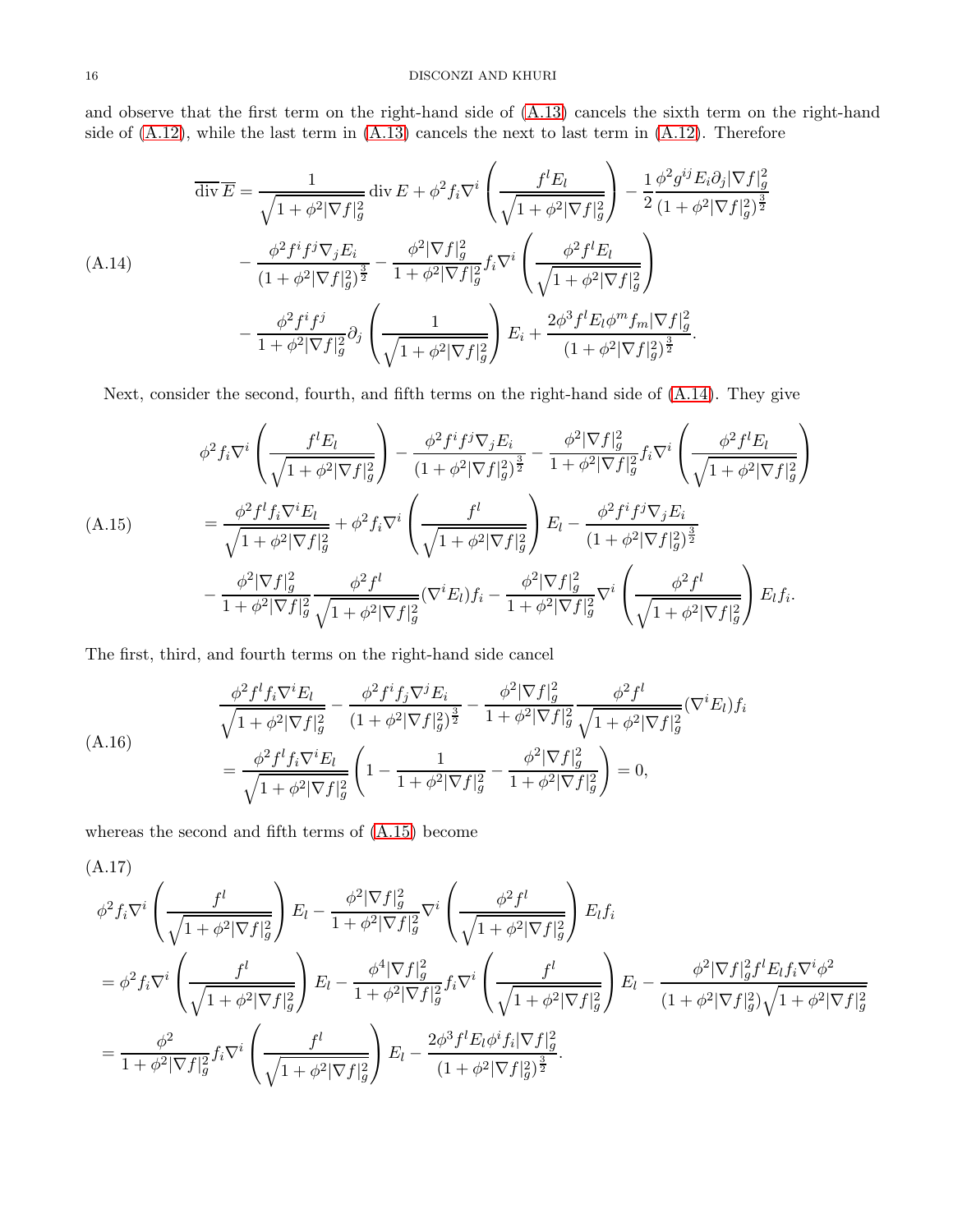Plugging  $(A.15)$ ,  $(A.16)$ , and  $(A.17)$  into  $(A.14)$  produces

$$
\overline{\text{div}}\overline{E} = \frac{1}{\sqrt{1+\phi^2|\nabla f|_g^2}} \operatorname{div} E + \frac{\phi^2}{1+\phi^2|\nabla f|_g^2} f_i \nabla^i \left(\frac{f^l}{\sqrt{1+\phi^2|\nabla f|_g^2}}\right) E_l - \frac{1}{2} \frac{\phi^2 g^{ij} E_i \partial_j |\nabla f|_g^2}{(1+\phi^2|\nabla f|_g^2)^{\frac{3}{2}}} -\frac{\phi^2 f^i f^j}{1+\phi^2|\nabla f|_g^2} \partial_j \left(\frac{1}{\sqrt{1+\phi^2|\nabla f|_g^2}}\right) E_i,
$$

after canceling the last term in [\(A.17\)](#page-15-3) with the last term in [\(A.14\)](#page-15-0).

Lastly, expand the derivative in the second term on the right to find

$$
\overline{\text{div}}\overline{E} = \frac{1}{\sqrt{1 + \phi^2 |\nabla f|_g^2}} \text{div}\, E + \frac{\phi^2 f_i}{1 + \phi^2 |\nabla f|_g^2} \left( f^l \nabla^i \left( \frac{1}{\sqrt{1 + \phi^2 |\nabla f|_g^2}} \right) + \frac{1}{\sqrt{1 + \phi^2 |\nabla f|_g^2}} \nabla^i f^l \right) E_l
$$
  
\n
$$
- \frac{1}{2} \frac{\phi^2 E_i \nabla^i (|\nabla f|_g^2)}{(1 + \phi^2 |\nabla f|_g^2)^{\frac{3}{2}}} - \frac{\phi^2 f^l E_l}{1 + \phi^2 |\nabla f|_g^2} f^j \nabla_j \left( \frac{1}{\sqrt{1 + \phi^2 |\nabla f|_g^2}} \right)
$$
  
\n
$$
= \frac{1}{\sqrt{1 + \phi^2 |\nabla f|_g^2}} \text{div}\, E + \frac{\phi^2 E_l f_i \nabla^i f^l}{(1 + \phi^2 |\nabla f|_g^2)^{\frac{3}{2}}} - \frac{1}{2} \frac{\phi^2 E_i \nabla^i |\nabla f|_g^2}{(1 + \phi^2 |\nabla f|_g^2)^{\frac{3}{2}}}.
$$

The last two terms cancel, yielding the desired result.

**Lemma A.3.** If  $\phi$  remains bounded and  $f(x) \to 0$  as  $|x| \to \infty$ , then  $e = \overline{e}$ .

<span id="page-16-0"></span>*Proof.* This follows directly from the definition of total charge and the formula  $(A.1)$ .

# Appendix B. Lorentzian case

In this section we will establish [\(5.6\)](#page-9-2). As in the previous section, the validity of the results in this appendix is independent of any equation that  $f$  may satisfy.

Consider the Lorentzian static spacetime  $(\Sigma \times \mathbb{R}, \overline{g} - \phi^2 dt^2)$  with electromagnetic field strength

$$
F = \begin{pmatrix} 0 & \phi \overline{E}_1 & \phi \overline{E}_2 & \phi \overline{E}_3 \\ -\phi \overline{E}_1 & 0 & 0 & 0 \\ -\phi \overline{E}_2 & 0 & 0 & 0 \\ -\phi \overline{E}_3 & 0 & 0 & 0 \end{pmatrix}.
$$

As usual  $\overline{g} = g + \phi^2 df^2$ , and  $\overline{E}$  is the electric field on  $\Sigma$  given by [\(A.1\)](#page-9-3). We will regard  $\mathcal{M} = \{t = f(x)\}\$ as a graph inside this spacetime, since the induced metric on the graph is  $g$ . Note that in Section [5.2](#page-8-0) this surface was denoted by  $I(\mathcal{M})$ . Denote by  $\widehat{E}$  the electric field induced on  $\mathcal{M}$ , as explained at the beginning of the appendix.

**Lemma B.1.** If E is the electric field found in the definition of  $\overline{E}$ , then

$$
E=\widehat{E}.
$$

*Proof.* The unit normal to  $M$  is given by

$$
N = \frac{\phi^{-1}\partial_t + \phi f^{\bar{l}}\partial_l}{\sqrt{1 - \phi^2 |\nabla f|_{\overline{g}}^2}},
$$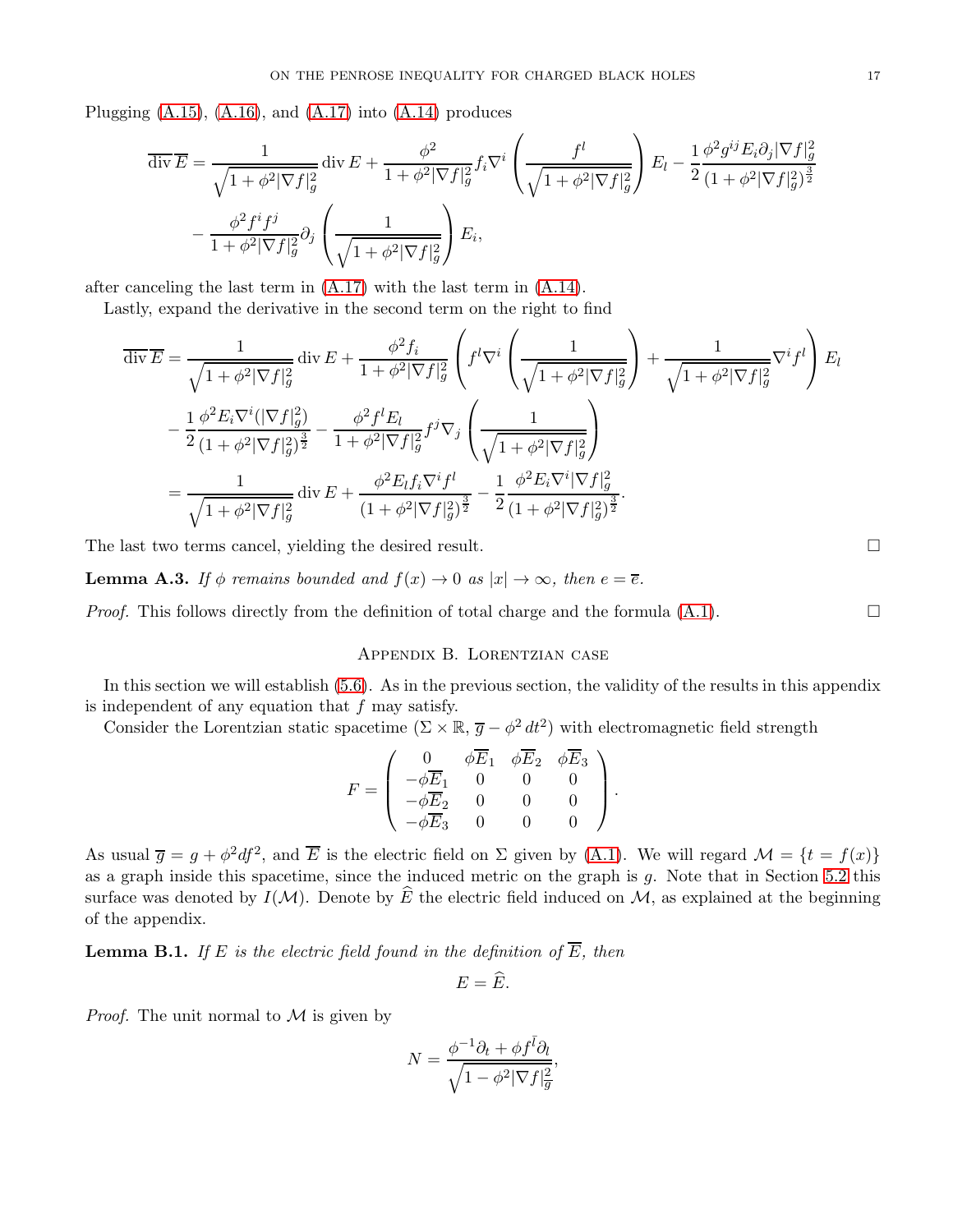where a barred index indicates that it is raised with respect to the  $\overline{g}$  metric, that is  $f^{\overline{l}} = \overline{g}^{lj} f_j$ . Compute

$$
\widehat{E}_i = F(N, X_i) = F\left(\frac{\phi^{-1}\partial_t + \phi f^{\bar{l}}\partial_l}{\sqrt{1 - \phi^2 |\nabla f|_{\overline{g}}^2}}, \partial_i + f_i \partial_t\right)
$$
  
= 
$$
\frac{1}{\sqrt{1 - \phi^2 |\nabla f|_{\overline{g}}^2}} \left(\phi^{-1} F(\partial_t, \partial_i) + \phi^{-1} f_i F(\partial_t, \partial_t) + \phi f^{\bar{l}} F(\partial_l, \partial_i) + \phi f^{\bar{l}} f_i F(\partial_l, \partial_t)\right),
$$

and use  $F(\partial_t, \partial_i) = \phi E_i$ ,  $F(\partial_t, \partial_t) = F(\partial_t, \partial_i) = 0$ , and  $F(\partial_t, \partial_t) = -\phi E_i$  to show that

<span id="page-17-6"></span>(B.1) 
$$
\widehat{E}_i = \frac{1}{\sqrt{1 - \phi^2 |\nabla f|_{\overline{g}}^2}} \left( \overline{E}_i - \phi^2 f_i f^{\overline{t}} \overline{E}_l \right).
$$

The goal is to express everything in terms of unbarred quantities. Observe that

<span id="page-17-5"></span>(B.2)  
\n
$$
f^{\bar{l}}\overline{E}_l = \overline{g}^{lj} f_l \overline{E}_j
$$
\n
$$
= \left(g^{lj} - \frac{\phi^2 f^l f^j}{1 + \phi^2 |\nabla f|_g^2}\right) f_l \left(\frac{E_j + \phi^2 f_j f^k E_k}{\sqrt{1 + \phi^2 |\nabla f|_g^2}}\right)
$$
\n
$$
= \frac{1}{\sqrt{1 + \phi^2 |\nabla f|_g^2}} f^l E_l.
$$

Now input  $(B.2)$  and  $(A.1)$  into  $(B.1)$  to find

$$
\widehat{E}_i = \frac{1}{\sqrt{1 - \phi^2 |\nabla f|_{\overline{g}}^2}} \left( \frac{E_i + \phi^2 f_i f^l E_l}{\sqrt{1 + \phi^2 |\nabla f|_{g}^2}} - \phi^2 f_i \frac{1}{\sqrt{1 + \phi^2 |\nabla f|_{g}^2}} f^l E_l \right)
$$
\n
$$
= \frac{E_i}{\sqrt{(1 - \phi^2 |\nabla f|_{\overline{g}}^2)(1 + \phi^2 |\nabla f|_{g}^2)}}.
$$

Lastly, note that

$$
(1 - \phi^2 |\nabla f|_{\overline{g}}^2)(1 + \phi^2 |\nabla f|_{g}^2) = \left(1 - \phi^2 \left(g^{ij} - \frac{\phi^2 f^i f^j}{1 + \phi^2 |\nabla f|_{g}^2}\right) f_i f_j\right) (1 + \phi^2 |\nabla f|_{g}^2)
$$
  
= 
$$
\left(1 - \frac{\phi^2 |\nabla f|_{g}^2}{1 + \phi^2 |\nabla f|_{g}^2}\right) (1 + \phi^2 |\nabla f|_{g}^2)
$$
  
= 1.

 $\hfill \square$ 

#### <span id="page-17-1"></span>**REFERENCES**

- <span id="page-17-2"></span>[1] R. Arnowitt, S. Deser, and C. Misner, *Coordinate invariance and energy expressions in General Relativity*, Phys. Rev., 122 (1961), 997-1006.
- <span id="page-17-4"></span>[2] R. Bassanezi, and I. Tamanini, *Subsolutions to the least area problem and the 'minimal hull' of a bounded set*  $\mathbb{R}^n$ , Ann. Univ. Ferrara Sez. VII (N.S.), 30 (1984), 2740.
- <span id="page-17-3"></span><span id="page-17-0"></span>[3] H. Bray, *Proof of the Riemannian Penrose inequality using the positive mass theorem*, J. Differential Geom., 59 (2001), 177-267.
- [4] H. Bray, and M. Khuri, *P.D.E.'s which imply the Penrose conjecture*. Asian J. Math., 15 (2011), no. 4, 557-610. [arXiv:0905.2622v](http://arxiv.org/abs/0905.2622)1